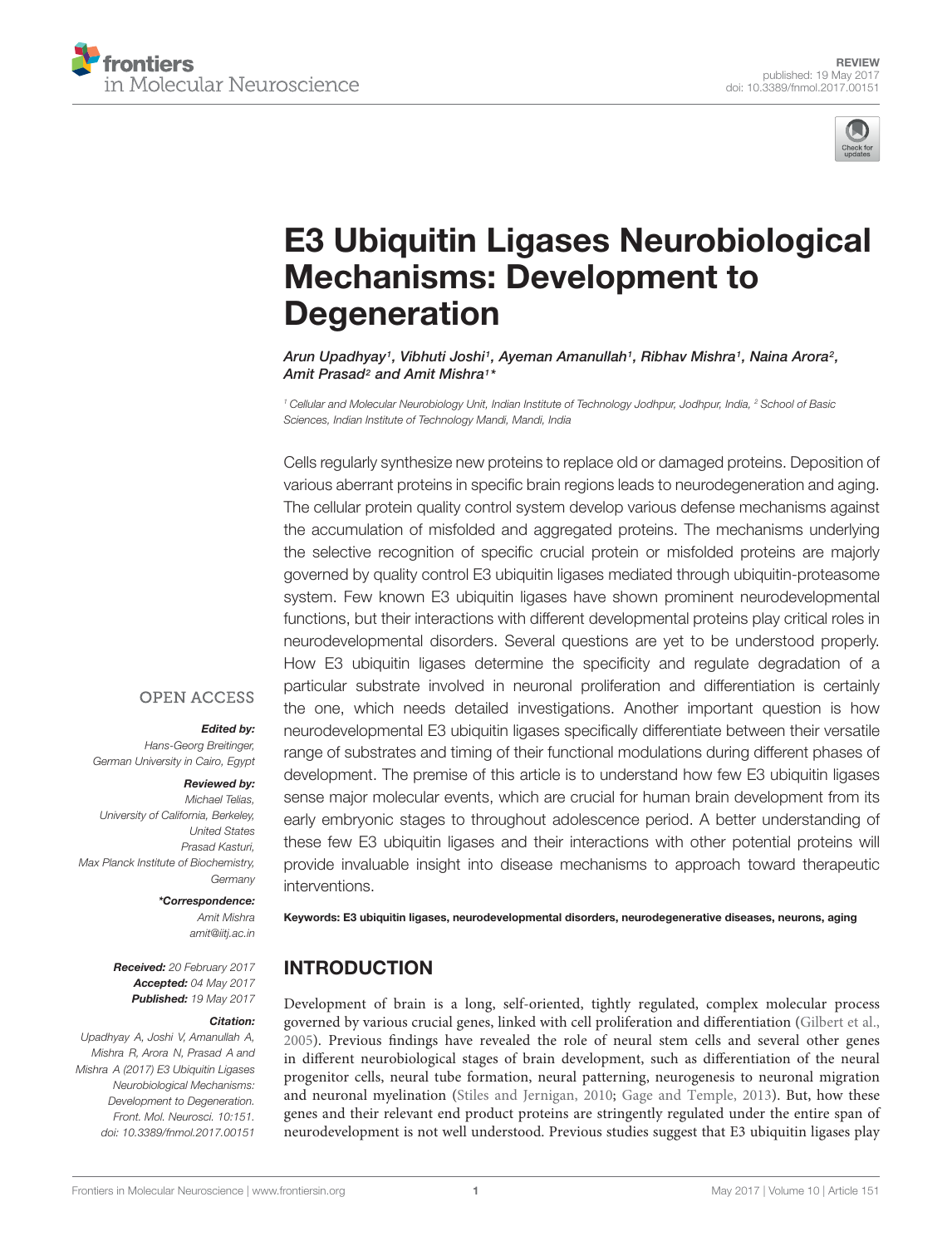a pivotal role in different neurodevelopmental stages (Huang, 2010; Stegmuller and Bonni, 2010). Several other genes share and regulate the overall burden of neurogenesis and brain development (Preuss, 2012). Mutations or genetic disturbances in these genes generally affect the cognition and behavior, which may also represent the functional loss of crucial cellular processes, such as, synaptic functions, protein translation, cellular proliferation and differentiation (Ernst, 2016). Continuous cellular and molecular deficits of these neurobiological mechanisms are noticeable, which may result in several neurodevelopmental disorders (Sahin and Sur, 2015).

Eukaryotic cell evolution is one of the greatest landmarks in the history of life, marking the formation of hyper-structures and ultra-specialized cellular systems, which are probably developed from the earlier simpler forms of organisms, i.e., prokaryotes (Norris and Root-Bernstein, 2009; Archibald, 2015). These cells perform a variety of cellular tasks with utmost accuracy; and while doing so, cells need a large number of proteins with varying shapes, sizes, subcellular locations, and functions (Zimmerberg and Kozlov, 2006; Ananthakrishnan and Ehrlicher, 2007). Although cells contain around 20,000 different kinds of protein-coding genes, they still produce and retain only a set of proteins at a time, from all the available sequences, in accordance with the requirements of the cells (Kim et al., 2014; Wilhelm et al., 2014). Furthermore, cells need a tight regulation of synthesis and degradation of proteins, without which successful execution of cellular functions is not possible (Gallastegui and Groll, 2010). Cells comprise a subset of approximately 1400 specialized proteins in their repertoire, which is essentially required to achieve and maintain a functional state of its proteome (Balchin et al., 2016). A large number of chaperones and their cofactors assist newly synthesized linear polypeptide

chains in attaining their functional three-dimensional shapes by intercepting unfruitful inter-domain interactions and protect them against various kinds of cytotoxic stresses, in order to prevent unwanted misfolding events inside the crowded cytoplasmic milieu (Ellis, 1987; Hartl and Hayer-Hartl, 2009; Hartl et al., 2011). Defying such kind of tight control, a subset of proteins still remains structurally disordered in the cell, and are further taken care by molecular chaperones (Walter and Buchner, 2002; Dunker et al., 2008).

Age-related changes and continuous stresses cause a significant decline in efficiency of molecular chaperones, which may result in accumulation of proteinaceous aggregates inside the cells (Tyedmers et al., 2010). Such conditions may result in progression of various types of cancers and neurodegenerative diseases (Morimoto, 2008; Kim et al., 2013). To avoid such unwanted deleterious changes, chaperones may also opt to degrade accumulated toxic proteinaceous burden of the cell, in concerted mechanisms, carried out by cellular proteolytic systems, viz., autophagy and UPS (Arndt et al., 2007; Hartl et al., 2011). Protein degradation machinery of the cell facilitates the degradation of cellular proteins, which have greatly varying half-lives, ranging from few minutes to several hours (Bachmair et al., 1986; Belle et al., 2006; Schwartz and Ciechanover, 2009). Both of these pathways recognize small ubiquitin molecules attached to cellular proteins (the process is called ubiquitylation), as the tags of death, and initiate the degradation pathways. Ubiquitin is a very small protein of 76 amino acids in length, and approximately 8.5 kDa of molecular weight (Ciehanover et al., 1978; Glickman and Ciechanover, 2002; Ciechanover, 2005).

Ubiquitylation is a type of post-translational modification of a protein, in which a concerted action of multiple players, lying into a cascade of reactions, attaches a small ubiquitin moiety to a substrate (Hershko et al., 1983, 2000). It may lead either to a functional modulation, or it may also be treated as death signals, depending upon the pattern, the ubiquitin molecules are attached (Woelk et al., 2007; Komander and Rape, 2012). As illustrated in **Figure 1**, the original discoverers have identified a series of enzymatic reactions, in which, the formation of a thioester bond between C-terminal glycine residue of ubiquitin and a cysteine residue present on E1 ubiquitin activating enzyme activates the ubiquitin in an ATP-dependent manner (Haas and Rose, 1982). Thereafter, the activated ubiquitin is transferred to another cysteine residue, present on a different class of enzymes, called E2, through transesterification (Hershko and Ciechanover, 1992; Ciechanover, 1994). Afterward, transfer of activated ubiquitin to the target protein is mediated by a large group of another set of enzymes, known as E3 ubiquitin ligases (Hershko et al., 1983). Increasing reports suggest that the number of E3 ubiquitin ligases is reaching around thousand, which enables them to provide substrate specificity inside the cells to take control of most of the major and minor cellular pathways (Nakayama and Nakayama, 2006).

These enzymes attach the ubiquitin molecule to the ε-amino group of an internal lysine residue of the substrate protein, or in other cases, to one of the seven lysine residues present on an already attached ubiquitin molecule (Ciechanover, 1994; Hershko et al., 2000). The way, the number, and the pattern,

**Abbreviations:** ADHD, attention-deficit hyperactivity disorder; AIP4, atrophin-1-interacting protein 4; ALS, amyotrophic lateral sclerosis; APC/C, anaphasepromoting complex/cyclosome; APP, amyloid precursor protein; ASB4, ankyrin repeat and SOCS box containing protein 4; ASD, autism spectrum disorder; β-TRCP, β-transducin repeat-containing protein; CHIP, Carboxy-terminus of Hsc70-interacting protein; CNTNAP2, contactin-associated protein-like 2; CRL, cullin-RING like ubiquitin ligases; DDB1, DNA damage-binding protein 1; DISC1, disrupted-in-schizophrenia 1; E6-AP, E6-associated protein; EEL-1, enhancer of EfL-1 mutant phenotype; Fbxw, F-box and WD40 domain; FMR1, fragile X mental retardation; HACE1, HECT domain and ankyrin repeat containing E3 ubiquitin ligase 1; HECT, homologous to the E6-AP carboxyl terminus; ID, Intellectual disabilities; LIMK-1, LIM domain kinase 1; LIN41, lineage variant 41; Lnx, ligand of Numb protein-X; LTP, long-term potentiation; MAPK, Mitogen-activated protein kinase; MECP2, methyl-CpG-binding protein 2; MEK, MAPK ERK kinase; MGRN1, mahogunin RING finger protein 1; Mib1, mind bomb 1; MID1, midline-1; NDD, neurodevelopmental disorders; NDE1, nuclear distribution E homolog 1; NEDD4, neural precursor cell expressed developmentally down-regulated protein 4; NF-1, Neurofibromatosis type 1; NLGN, neuroligin; NRF2, nuclear factor erythroid 2-related factor 2; PAM, protein associated with Myc; PIAS, protein inhibitor of activated STAT; PINK1, PTEN-induced putative kinase 1; PMS, Phelan-McDermid syndrome; PQC, protein quality control; PTEN, phosphatase and tensin homolog; Rap2A, Ras-related protein 2A; RING, really interesting new gene; RNF, RING finger protein; SAG, sensitive to apoptosis gene; SCF, S-phase kinase-associated protein1 (SKP1)-cullin1 (CUL1)-F-box protein; SCZ, schizophrenia; SHANK3, SH3 and ankyrin domain-containing protein 3; SK2, small-conductance calcium-activated potassium channel 2; SKN-1, skinhead-1; SOD1, superoxide dismutase 1; SOX9, SRY homeobox 9; SUMO, small ubiquitinlike modifier; TDP43, transactive response DNA-binding protein-43; TRAF, TNF receptor associated factor; TRIM, tripartite motif; UBE3A, ubiquitin protein ligase E3A; UPS, ubiquitin-proteasome system; ZNRF1, zinc and ring finger 1.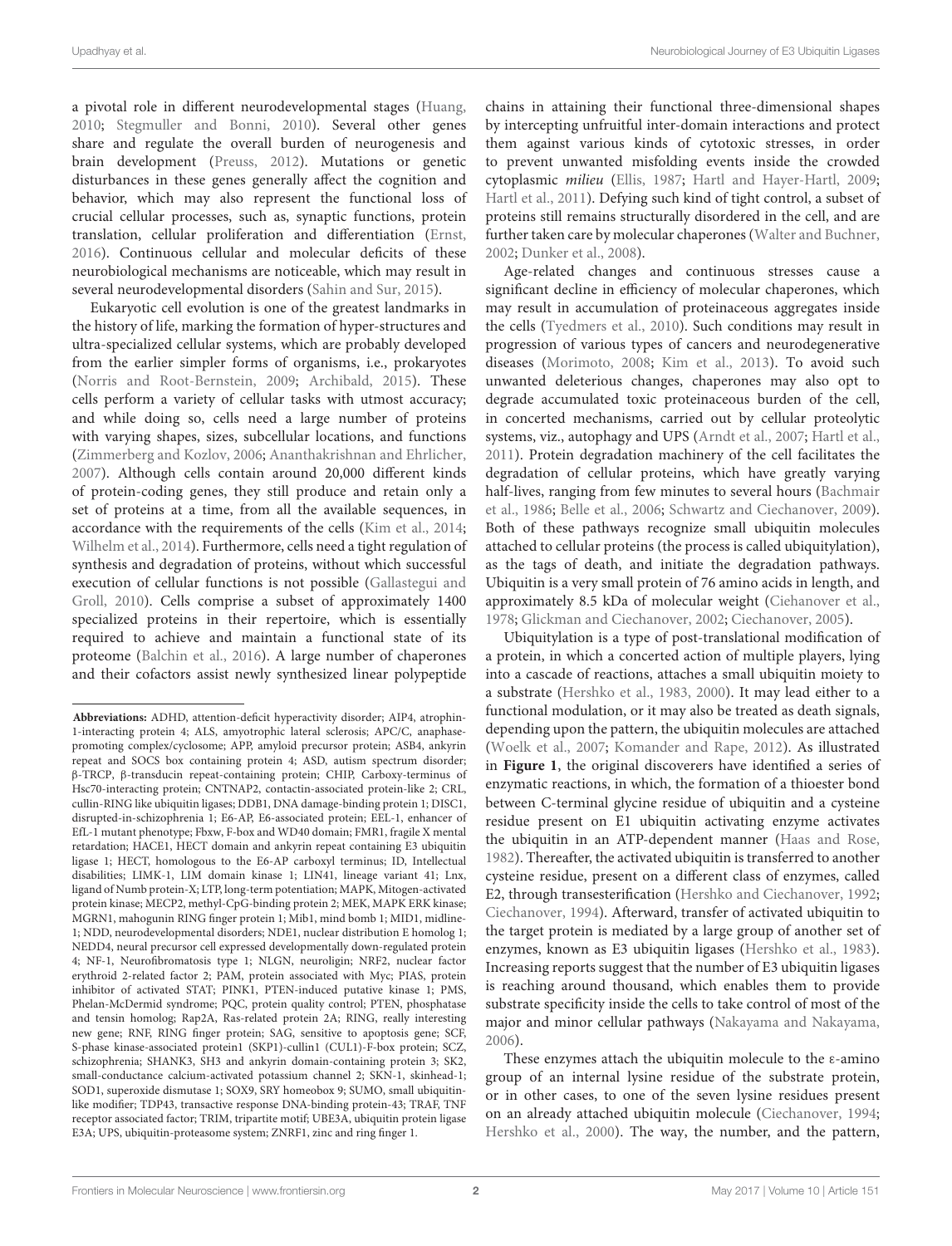

translation machinery along with other PQC systems has also been drawn. A state of proteostasis and active control of PQC system regulate the processes of growth, adolescence, and development. However, aging related metabolic changes, including various kinds of stresses and successive deterioration of quality control systems may lead to accumulation of several proteins, causing the formation of inclusion bodies, which results in late-stage neurodegeneration. Few important established protein candidates, involved in various such diseases have been mentioned at the bottom panel; for details, please refer text.

into which the ubiquitin moieties get attached to a given protein, provide the code, on which other cellular systems act and decide their diverse fates, as they could be sorted, trafficked, functionally or structurally modulated or degraded (Rotin and Kumar, 2009; Rajalingam and Dikic, 2016). After finding a suitable degradatory signal, the proteolytic machinery of the cell, the 26S proteasome degrades the substrate into smaller oligopeptides (Finley, 2009). However, to prevent such degradation signals from being constitutive, cells need to remove these ubiquitin chains immediately from the substrate proteins, once they have been utilized. For this, cells employ another set of approximately a 100 different deubiquitinating (DUBs) enzymes, which by shredding off ubiquitin moieties from proteins, contribute largely to their proper recycling (Komander et al., 2009; Reyes-Turcu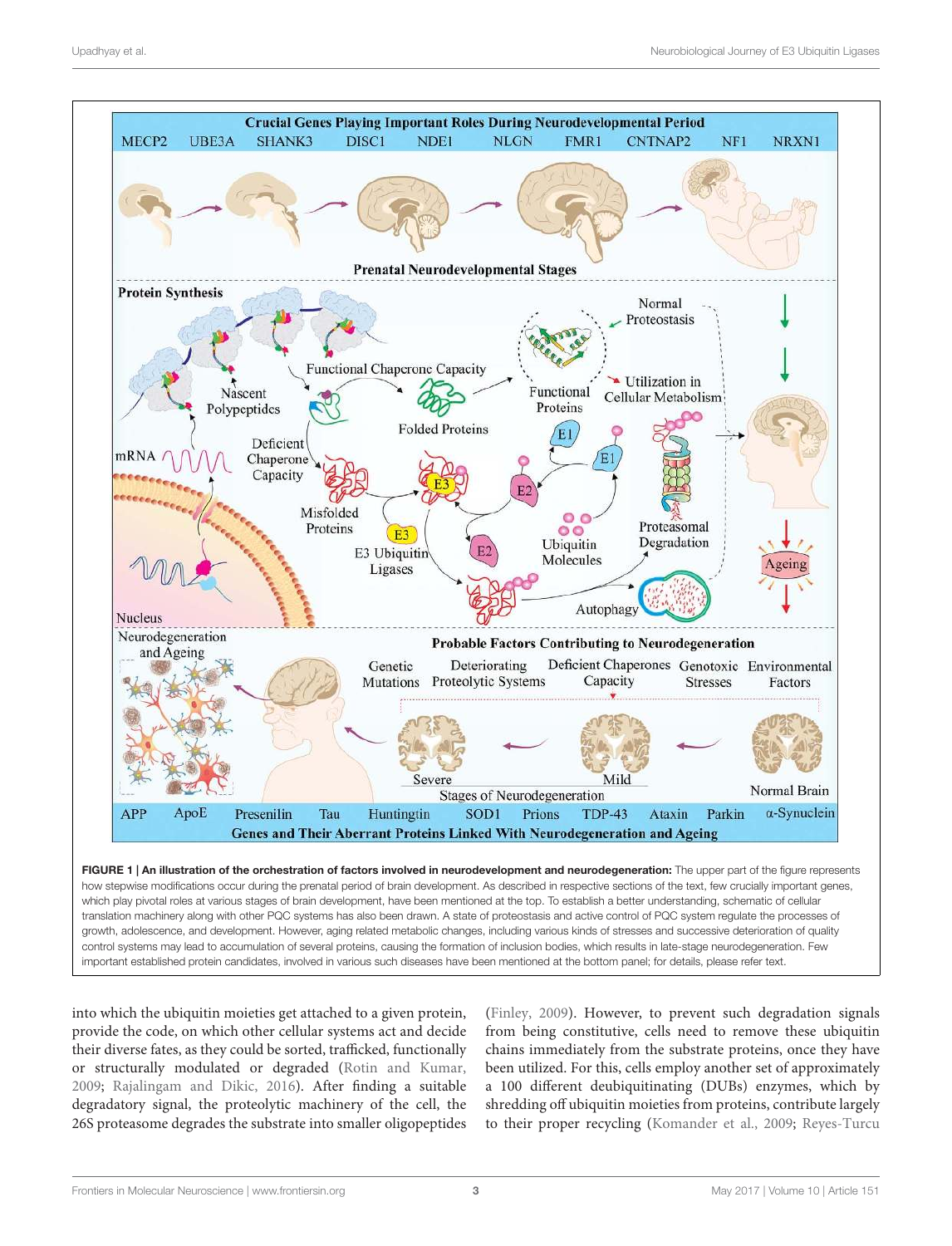et al., 2009). Therefore, similar to kinases and phosphatases, E3 ubiquitin ligases and DUBs also provide a mechanism of reversible modifications of cellular proteins to alter their functions (D'Andrea and Pellman, 1998; Dikic and Robertson, 2012).

Roles of E3 ubiquitin ligases have been recognized in the developing, maintaining, as well as in degrading the components of the cells. Developing roles include those, which are played by E3 ubiquitin ligases in developmental processes, such as, cell division, stem cell differentiation and organogenesis, etc. (Nakayama and Nakayama, 2006; Yokomizo and Dzierzak, 2008; Stegmuller and Bonni, 2010). Maintenance responsibilities include, cell signaling, metabolism, transcriptional control, protein sorting, trafficking, cell to cell communication and modulation of inflammatory responses, etc. (Liu, 2004; Weake and Workman, 2008; Acconcia et al., 2009; Hampton and Garza, 2009; Huang, 2010; Polo, 2012). However, E3 ubiquitin ligases are also profoundly associated with the establishment of cellular proteostasis by regulating the turnover of cellular proteins, using degradatory pathways of UPS and autophagy (Schwartz and Ciechanover, 2009; Kuang et al., 2013). Induction of apoptotic pathways could also be attributed to degradatory functions of the E3 ubiquitin ligases (Vucic et al., 2011). Continuous degradation of intracellular proteins via proteasome or autophagy also facilitates recycling of amino acid pool of the cells for synthesis of new proteins (Lilienbaum, 2013).

It is well accepted that brain development is one of the most complex biological processes, which starts in early gestation period and lasts up to adolescence, and is orchestrated and affected by both genetic and environmental factors (Lenroot and Giedd, 2008; Stiles and Jernigan, 2010). Several billion neurons integrate together to form a network called neural circuitry, which receives and transmits electrochemical signals in order to perform cognitive and behavioral functions with regulatory control (Pakkenberg and Gundersen, 1997; Tau and Peterson, 2010). Therefore, to completely understand the process of neurodevelopment and to address the problems of developmental abnormalities, representation of a comprehensive overview of the majorly associated environmental and genetic factors is needed. We, here, are providing a brief outline of how several external stresses, pollutants, toxic chemicals and consumption of certain compounds may obstruct the successful development.

Regulatory control over a large set of processes makes E3 ubiquitin ligases a putative therapeutic target, with huge potential in the upcoming years of research, in the field of developmental disorders, neurodegeneration, ageing, and cancer (Sun, 2006; Eldridge and O'Brien, 2010; Goru et al., 2016). In this review, a comprehensive description of few important E3 ubiquitin ligases, which are crucial for various kinds of developmental processes, has been provided. We have also given a concise overview of few emerging players, which have been evolved in past few years as crucial regulators of various neurodevelopmental and neurodegenerative disorders, for example, ITCH, E6-AP, MGRN1, and HACE1, which certainly need attention of scientific community for their remedial exploration (Rotin and Kumar, 2009; Upadhyay et al., 2015a).

A large number of E3 ubiquitin ligases form an intricate network, over which regulatory mechanisms of several cellular pathways are built. This is why the UPS is considered to be a highly specific degradation mechanism for intracellular proteins, unlike autophagic and lysosomal degradation pathways. As stated earlier, there is increasing evidence clearly indicating the involvement of E3 ubiquitin ligases in tight regulation of most, if not all, of the cellular processes (Hilt and Wolf, 2000; Joshi et al., 2016). These E3 ubiquitin ligases sense various kinds of changes and stresses quickly inside the cytosol, and mount a simultaneous response by affecting the turnover or functionality of cellular proteins, which play regulatory roles in several cellular processes, e.g., different receptors, tumor suppressors, kinases, and transcriptional regulators, etc. (Mayer et al., 2005; Woelk et al., 2007; Polo, 2012). In the subsequent sections, we will briefly provide a summary of research done so far, in the field of both, proteolytic and non-proteolytic ways of regulation of cellular proteins, mediated by a plethora of E3 ubiquitin ligases.

## NEURODEVELOPMENTAL PROCESSES AND NEURODEGENERATIVE DISEASES ARE AFFECTED BY ENVIRONMENTAL AND GENETIC FACTORS

Neurodevelopment associated problems have always remained a great challenge to understand for physicians and scientists. Considering research done in last few decades, it would be obvious to say that environment has a deep impact on organism growth, development, evolution, and extinction (Jirtle and Skinner, 2007). Developmental scientists have reported since decades, about how environmental constituents are crucial factors shaping the developmental processes and how environmental stresses and toxicities retard the growth and put challenges before these processes (Knobloch and Pasamanick, 1960). Over the years, it has been observed that prenatal development is a well-programmed process (Huxley et al., 2000) and exposure to various kinds of radiations (Koturbash et al., 2006), xenobiotic chemical compounds (Ho et al., 2006), maternal behavior (Weaver et al., 2004), post-weaning nutrition (Waterland et al., 2006), environmental pollutants (Perera and Herbstman, 2011), and heavy metals (Kampa and Castanas, 2008) have multifactorial deleterious effects on the embryonic health.

Alcohol consumption by the mother during pregnancy may also impair cognitive and behavioral growth (Ornoy and Ergaz, 2010); whereas microcephaly and congenital anomalies are other reported symptoms (Ouellette et al., 1977). Smoking and alcohol intake may also cause ADHD (Mick et al., 2002). On the other hand, increased risks of asthma (Stick et al., 1996) and obesity (Power and Jefferis, 2002) have also been observed in offspring of mothers, who regularly smoke during pregnancy. Regular consumption of marijuana products and drugs like cocaine during gestations period may also have detrimental effects in newly born infants, including lower weight and height (Zuckerman et al., 1989), ADHD and declining cognitive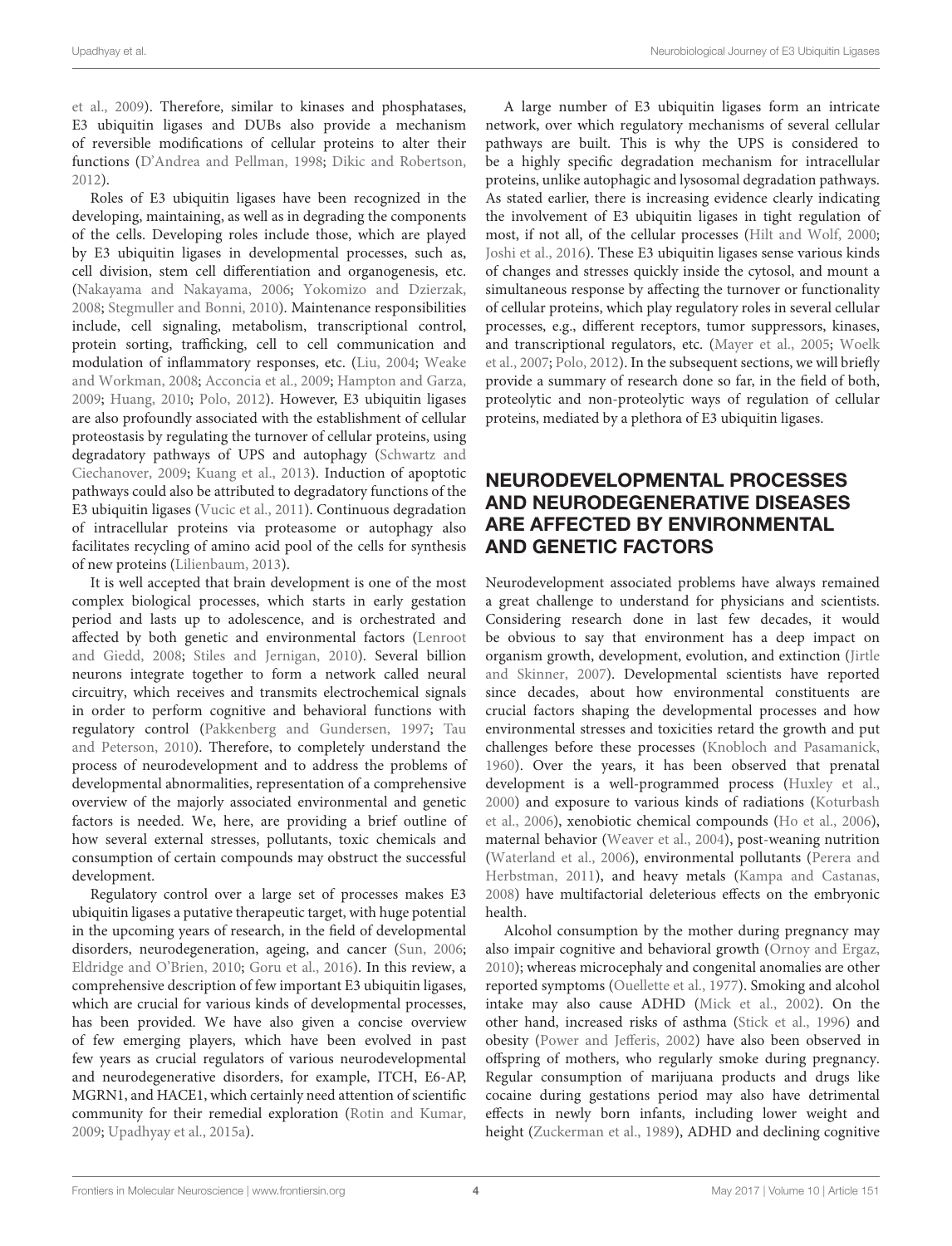functioning (Huizink and Mulder, 2006). In utero exposure to environmental pollutants, e.g., polycyclic aromatic hydrocarbons (Brown et al., 2007), bisphenol A (Ho et al., 2006), arsenic (Smith et al., 2006), and phthalates (Kang and Lee, 2005) could also exert epigenetic hazards, genotoxicity, high risks of lung cancer, and endocrine disruption, etc. (Perera and Herbstman, 2011). There are several other factors and chemical compounds, e.g., oxidative stress, valproic acid, caffeine, lithium chloride, and retinoic acid, which could have many toxic and teratogenic effects on embryonic development (Dennery, 2007; Selderslaghs et al., 2009). But, adding to all these, genetic alterations and mutations constitute the major factors, lying at the bottom of many developmental disorders.

Notably, an increasing line of evidence has also established the confounding roles of a number of genes on developmental processes. These genes could have multiple direct or indirect influences on various pathways and reactions, which are essential for organism development (Wells et al., 2005; Raff, 2012; Zoghbi and Bear, 2012). A well-regulated expression levels of few genes, e.g., p53, BRCA1, Hox, etc., throughout prenatal period are considered to be a crucial factor for development (Choi and Donehower, 1999; Wells et al., 2005; Schuettengruber et al., 2007), whereas mutations reported in other genes have also shown occurrence of some developmental disorders(Mitchell, 2011). Autism is a heterogeneous condition of the spectrum of communication and developmental disabilities in children; it includes several sets of disorders with varying features and commonly known as ASD (Lord et al., 2000; Frith and Happé, 2005).

More than a 100 different genes have been reported so far to be disrupted, deleted or mutated in ASD, developing several kinds of symptoms and disorders like ID and epilepsy (Geschwind and Levitt, 2007; Betancur, 2011; Miles, 2011). Triplet codon CGG expansion and hypermethylation lead to the suppression of FMR1 gene that is a common cause associated with the fragile X syndrome, a well-known intellectual and emotional disorder (Jin and Warren, 2000). Genetic mutations of X-linked genes neuroligin-3 and -4 (NLGN3 and NLGN4) have also shown similar kinds of symptoms leading to autistic disorders (Jamain et al., 2003). CNTNAP2 (Alarcon et al., 2008), neurexin-1 (NRXN1) (Ching et al., 2010) are two other genes, which have been investigated in recent years for their wider implications in various kinds of developmental processes and association with these diseases. Another autistic condition, neurofibromatosis type 1 (NF1), is an autosomal dominant neurodevelopmental disorder, mainly caused by mutations in gene NF1 (Wallace et al., 1990).

Rett syndrome is an X-linked dominantly inherited, autistic neurodevelopmental disorder leading to mental retardation in early childhood (Rett, 1966; Chahrour and Zoghbi, 2007). Reports suggest that the disease occurs due to mutations in MECP2 (Amir et al., 1999). PMS, a global developmental delay related disorder, is found to be associated with disruption of SHANK3 (Bonaglia et al., 2001). Similarly, DISC1 and 2 are other genes, which have been reported to cause a well-known psychiatric mental disorder SCZ, with

reported symptoms of anxiety and depression (Millar et al., 2000). NDE1 plays essential roles in mitosis and microtubule arrangements, so have crucial implication in neurodevelopment (Bradshaw Nicholas et al., 2013). NDE1-null mice have been reported recently to develop smaller brain, with cerebral cortex affected mostly (Alkuraya et al., 2011; Ramalingam et al., 2011); whereas single nucleotide mutations in this gene may also result in SCZ like symptoms (Kimura et al., 2015).

The past decades have seen tremendous advancements in health care leading to better health management and hence people living longer. The increase in longevity has led to increased prevalence of neurodegeneration in the elderly people. The risk factors for neurodegenerative diseases could be both, endogenous or exogenous; but have not been well described (Cannon and Greenamyre, 2011; Kanthasamy et al., 2012). Most of the neurodegenerative diseases occur at a late-age, either because of several genetic mutations, or aging-associated decline in cellular repair mechanisms (Finch and Tanzi, 1997; Niccoli and Partridge, 2012; Yerbury et al., 2016). These detrimental changes include alterations in various components of the cellular PQC system, e.g., declined chaperone capacity, weakening proteolytic functioning of autophagy and UPS, and compromised mitochondrial health and ER proteome balance (Germain, 2008; Koga et al., 2011; Kaushik and Cuervo, 2015). Similar to earlier describe developmental abnormalities, environmental factors and various genotoxic stresses also contribute in neurodegeneration and aging processes (Stokes et al., 1999; Cannon and Greenamyre, 2011; Yegambaram et al., 2015). A major hallmark of neurodegenerative diseases is the abnormal intra- or extracellular accumulation of disease-causing aggregate-prone proteinaceous species, which further hinder with the normal functioning of neuronal cells leading to their death, causing cognitive impairment, dementia, and behavioral abnormalities (Kanazawa, 2001; Ross and Poirier, 2004).

As we have described, several genetic mutations lead to developmental deformities or may also cause embryonic mortality in some cases, it is now easily understandable how important genomic integrity is, for the proper functioning of the organism. Several aging-related changes and lateonset neurodegenerative disorders may also add up to the pathologies generated, either due to some genetic mutations, or structural and functional modifications in disease-associated proteins (Bertram and Tanzi, 2005; Esiri, 2007; Douglas and Dillin, 2010). Most prevalent of these, Alzheimer's disease, has been reported to be caused due to mutations in genes, like APP (Goate and Chartier-Harlin, 1991), presenilins (Scheuner et al., 1996), tau (Hutton et al., 1998), etc. Apolipoprotein E (ApoE), in recent years, have also been shown as one of the risk factors for the disease (Saunders et al., 1993).

Parkinson's disease is the second most death-causing neurodegenerative disorder and is also linked with several genes viz. PINK1 (Valente et al., 2004), parkin (Kitada et al., 1998), α-synuclein (Polymeropoulos et al., 1997), as diseaseonset factors. Prion diseases are another class of diseases,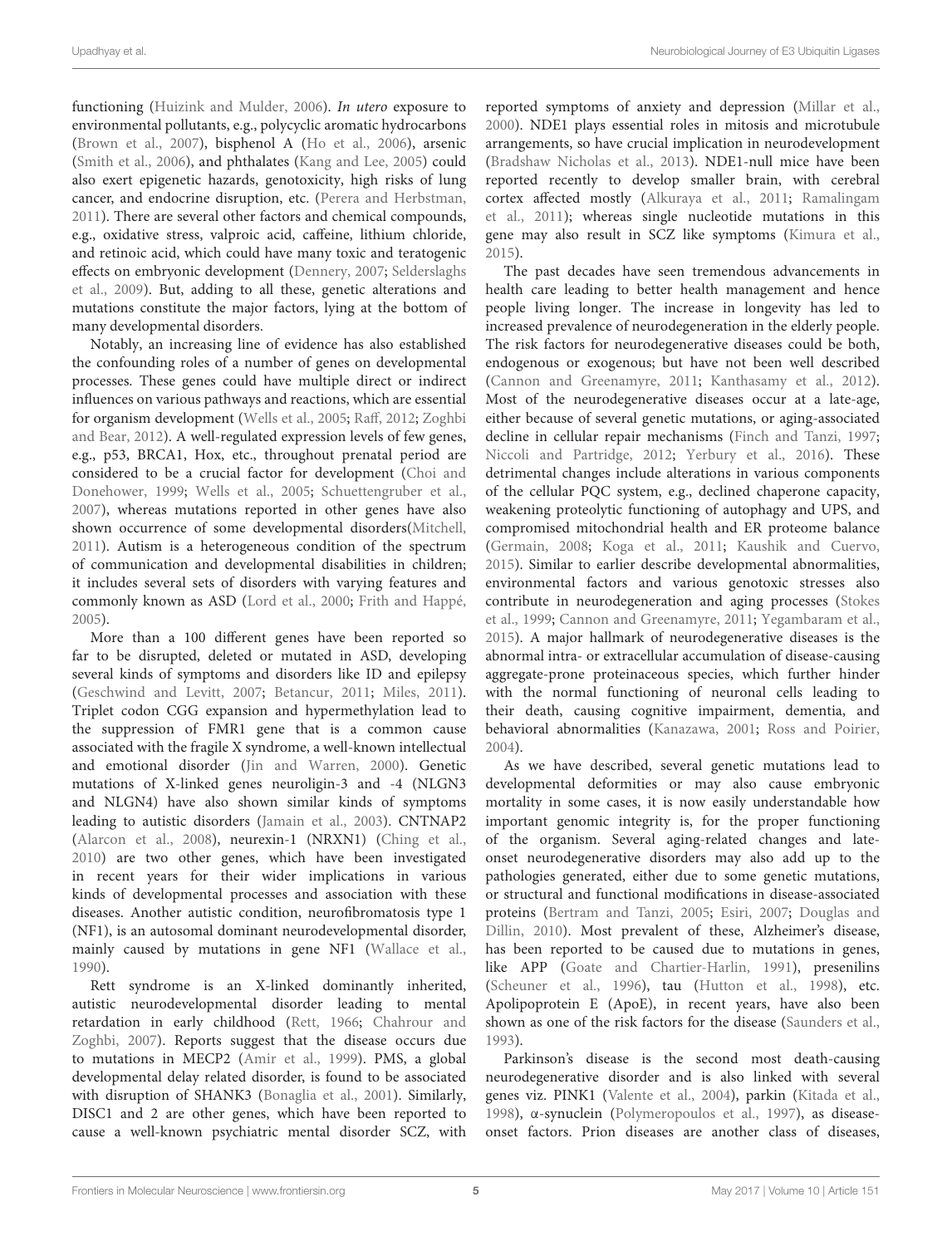where genetic mutations alter the structure and function of the cellular prion protein, which may develop into the neurodegenerative changes (Prusiner and DeArmond, 1994). ALS is a disease, related to loss of motor neurons, which is caused by aggregation of protein products of several inclusion-forming proteins, e.g., SOD1 (Wong et al., 1995) and TDP-43 (Iguchi et al., 2013). Several proteins may also attain a property to aggregate due to the expansion of glutamine coding CAG trinucleotide repeats in their gene sequences (La Spada et al., 1991). Aberrant forms of huntingtin (DiFiglia et al., 1997) and ataxin (Orr et al., 1993) are major examples of polyglutamine expansion proteins, which are directly associated with the amyloid-like aggregate formation in different diseases.

Neurodegeneration is not a spontaneous process; exposure to various neurotoxicants present in the environment over a period of time leads to irreparable damages. These neurotoxicants interfere with the metabolism and disturb the homeostasis. Heavy metals, herbicides, pesticides, biogenic metals have been described as potential risk factors for neurodegeneration (Brown et al., 2005; Ritz et al., 2009; Chin-Chan et al., 2015). Essential trace elements (aluminum, zinc, and copper) have been found to be associated with aggregated proteins in Alzheimer's disease (Bush et al., 1994; White et al., 1999; Bharathi et al., 2008). Lead toxicity is also a well-described phenomenon and exposure of children to lead at early developmental stages might influence the occurrence of neurodegeneration, at later stages (Basha et al., 2005). Rural settings with improper sanitation and industrial waste disposal, agricultural runoff, etc., all carry neurotoxicants and pose threat to human beings.

Neurotoxicants can damage or cross blood brain barrier, gain access through receptors having similar ligands (McCormack and Di Monte, 2003). The damage of neurons affects neurotransmission due to lipid peroxidation, which leads to increased ROS generation and oxidative stress (Nunomura et al., 2001; Aruoma et al., 2006; Reed, 2011). The increased oxidative stress results in the formation of protein aggregates, which in turn activates the glial cells. These cells contribute in enhancing inflammation at the site along with the release of NO, leading to further upregulation in oxidative stress, by the formation of ONOO-peroxynitrite (Vincent et al., 1998). The emerging understanding of pathophysiology of neurodegenerative disorders is helping us to understand the potential risk of environmental factors on human health and also come up with novel strategies for therapeutics. Several E3 ubiquitin ligases in past have been explored for their significant contribution in neurodevelopmental processes and involvement in establishment of cellular proteostasis. In the upcoming section, we are briefly describing few similar quality control (QC) E3 ubiquitin ligases and elaborating on how they appear to be silent for a long time interval in life span and how they suddenly become proactive and play a crucial role at the time of requirement against misfolded and accumulated proteins, linked with neurodegeneration.

# GOOD PROGRAMMING OF UBE3A: HOW IT IS IMPORTANT FOR NEURONAL DEVELOPMENT AND NEURODEGENERATION?

E3 ubiquitin ligase E6-AP is encoded by UBE3A gene; mutations and genetic imprinting in this gene result in Angelman syndrome (AS), which can be described by symptoms like frequent laughter, tremor, ataxia, abnormal gait, seizures, and neurological impairments (Kishino et al., 1997). Several studies identified critical neuronal dysfunctions in UBE3A maternal-deficient mice (AS mice model), which include defective synaptic plasticity, neurological deficits, aberrations in LTP, defects in rotarod performance, abnormal dendritic spine morphology, deficits in contextual learning, abnormalities in neocortex maturation, reduced brain weight, cognitive dysfunction and abnormalities in fluid consumption behavior and grip strength (Kuhnle et al., 2013; Silva-Santos et al., 2015). The emerging function of E6-AP were discovered later and is associated with its E3 ubiquitin ligase like capabilities, through which it can play a very important neuroprotective role in cellular QC mechanisms and its functional presence is involved in different neurodegenerative diseases through clearance of several misfolded proteins (Upadhyay et al., 2015a).

Under different stress conditions, E6-AP expression levels are dramatically induced and provide cytoprotection against different proteotoxic insults. E6-AP interacts with Hsp70 and preferentially targets aggregatory proteins for their UPS-dependent clearance. Recruitment of E6-AP with aggresomes at peripheral nuclear regions reveals its capability to recognize large misfolded inclusion-like structures in cells (Mishra et al., 2009b). Considering the efficiency of E6-AP in cellular protein QC mechanisms, it is expected that E6-AP might target neurodegenerative disease-associated proteins. In another study, we have demonstrated that E6-AP facilitates the ubiquitin-mediated degradation of polyglutamine proteins aggregates and alleviates toxicities generated by them in cells. The high expression of E6-AP protects cells against the massive buildup of misfolded proteins that can cause cellular toxicity and finally leads to cell death (Mishra et al., 2008). After understanding the potential of E6-AP against misfolded protein clearance, we again checked its capability in another neurodegenerative disease. We noticed that E6-AP recognizes misfolded SOD1 aggregates and targets them for ubiquitylation and also promotes their degradation via UPS machinery (Mishra et al., 2013).

Previously, we have also found that E6-AP mediates the ubiquitylation and proteasome-dependent degradation of p53 tumor-suppressor protein without E6 oncoprotein (Mishra and Jana, 2008). Lack of E6-AP function results in inefficient elimination of p53, hence may also alter cell cycle progression, and affect the normal physiological functions of different brain regions (Jiang et al., 1998). Interestingly, another study from our group indicates a strong potential of E6-AP in the degradation of cyclin-dependent kinase inhibitor p27. Probably, such type of regulation of p27 and a loss-of-function of E6-AP, both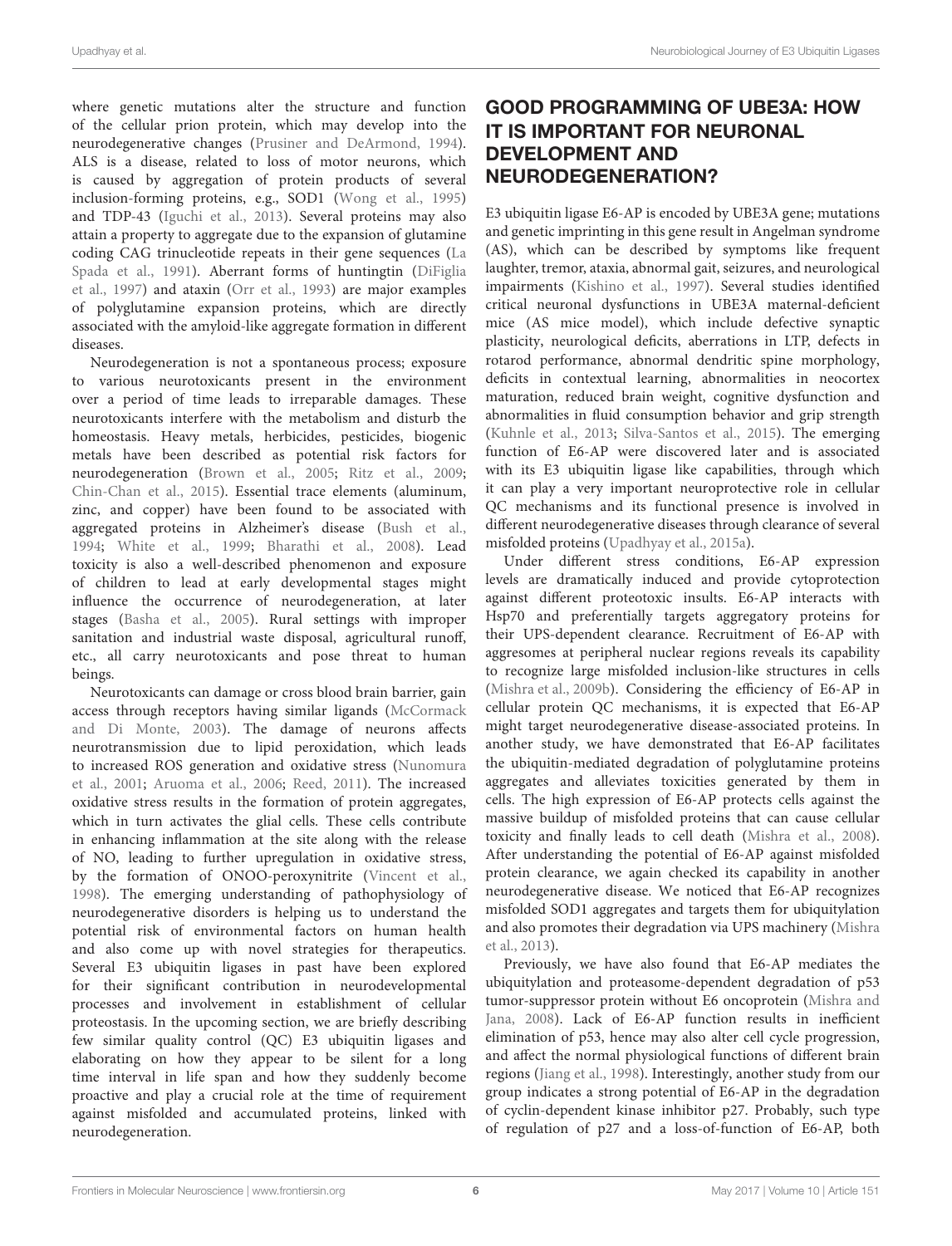contributes to the molecular pathogenesis of AS (Mishra et al., 2009a). Earlier reports have shown that p27 lack-of-function in knockout mice exhibits increased brain size, which could be possible because of high cellular proliferation rate (Fero et al., 1996; Tarui et al., 2005). E6-AP mediated ubiquitylation and endocytosis of SK2 is implicated in synaptic plasticity and formation of memory and learning (Sun et al., 2015).

E6-associated protein possesses a capacity to regulate cell cycle regulatory proteins, which are vital for cellular proliferation and division. Therefore, E6-AP may contribute significantly in different neurodevelopmental phases, and simultaneously, it can also reduce the accumulation of misfolded proteins in cells and clears the unwanted toxicity generated due to misfolded proteins to avoid neurodegeneration. Interestingly, a finding indicates that AS adults also develop bradykinesia and Parkinsonism symptoms (Harbord, 2001). By truncating or silencing Ube3A-antisense transcript (ATS), improvements in cognition and behavioral functions in AS mice model has been observed (Meng et al., 2013, 2015). Additionally, topoisomerase inhibitor topotecan has also shown to reactivate dormant Ube3a allele having applications in AS therapy (Huang et al., 2011). To summarize and as has been represented in **Figure 2A**, E6-AP in cells provides a pivotal link between NDDs and neurodegenerative diseases. The essential question in near future would be to look up to the molecular functions of E6-AP and to understand how this E3 ubiquitin ligase is capable of switching its neurodevelopmental responsibilities and its QC functions and how it contributes to the alleviation of the pathobiology of neurodegenerative diseases.

# ACCURATE AND WIDE SPREAD FUNCTIONS OF AIP4 GENE PRODUCT ORIENTS NEURONAL DEVELOPMENT AND SURVIVAL

Atrophin-1-interacting protein 4 gene encodes a HECTcontaining ITCH E3 ubiquitin ligase. Loss-of-function of this protein exhibits various immunological problems in mice. ITCH a protein of more than 100 kDa catalyzes the degradation of multiple substrates with the help of UPS (Perry et al., 1998). Regulated protein elimination via autophagy and UPS contributes in different molecular pathways of brain development, e.g., axon guidance, axon and dendritic branching, synaptogenesis and building synaptic connections. Numb protein is important for cell fate determination, differentiation of progenitors of cerebellar granule cells, cell migration and also targets the critical substrates for ITCH and help in their ubiquitylation (Cayouette and Raff, 2002; McGill and McGlade, 2003; Klein et al., 2004). Few fundamental questions always appear in mind, such as what is the physiological relevance of these few specific E3 ubiquitin ligases in neurodevelopmental period?

Currently, we are short of understanding how dysfunctions of E3 ubiquitin ligases or aberrant elimination of unwanted proteins contribute to multiple NDDs and neurodegenerative diseases. To challenge such questions, it was important for us to explore

the molecular functions of ITCH under various multifactorial stress conditions, where the massive accumulation of aberrant polypeptides can cause failure of QC mechanisms. For the first time, our study established the QC function of ITCH E3 ubiquitin ligase against cytosolic aberrant aggregates, as has been represented in **Figure 2B**. In our findings, we have noticed that ITCH endogenous levels get elevated after various genotoxic and proteotoxic cellular insults. Sequestosome-1 (SQSTM1) or p62 (early autophagic structures) and 20S proteasome get recruited to the site of the cytoplasmic misfolded aggregate formation with ITCH. Our study also suggests a preferential interactions of ITCH with expanded polyglutamine proteins and further overexpression of this protein reduces aggresomes formation and mitigates the toxic insults generated by expanded polyglutamine proteins (Chhangani et al., 2014b).

Other developmental roles of ITCH are ubiquitylation of JunB for proteasomal degradation to carry out regulation of osteoblasts differentiation from mesenchymal progenitor cells, which may serve as the target of therapies for patients having bone loss (Zhang and Xing, 2013). ITCH also induces Numb-mediated suppression of Hedgehog signaling via ubiquitylation and degradation of transcription factor Gli1 (Di Marcotullio et al., 2006). Deficiency of ITCH has been linked with morphological and developmental abnormalities in addition to multisystem autoimmune disease, as described previously (Lohr et al., 2010). Studies, aiming to understand recognition and interaction of ITCH, may prove to be beneficial in regulating activities of this E3 ubiquitin ligase (Bellomaria et al., 2012; Upadhyay et al., 2015a), which can be further used in studying roles of ITCH in normal metabolism and developing therapeutic interventions against various protein conformational disorders. In the future, it is important to uncover the hidden potential of ITCH E3 ubiquitin ligase, which plays an important role in NDDs as wells as in neurodegenerative diseases. We have to investigate further how the loss-of-function of ITCH contributes to the progression of neurobiological pathomechanism conditions for both NDDs and neurodegeneration. Further, studies should be aimed to solve the problem of aberrant ITCH protein functions and its involvement in neuronal dysfunction.

## MGRN1 ULTRA-COMPACT NEURONAL FUNCTIONS CLEAN-UP OVERLOAD OF UNWANTED ACCUMULATION OF ABNORMAL PROTEINS, AND IMPLICATIONS IN NEURONAL DEVELOPMENTAL DISORDERS AND NEURODEGENERATION

A recent review explains the neurobiological functions of another RING finger family member, i.e., MGRN1, an E3 ubiquitin ligase; lack of function of this E3 ubiquitin ligase causes developmental defects such as abnormal left-right axis patterning and congenital heart defects (Cota et al., 2006; Upadhyay et al., 2015b). Previous studies suggest that development of neurons and synaptogenesis are the highly controlled molecular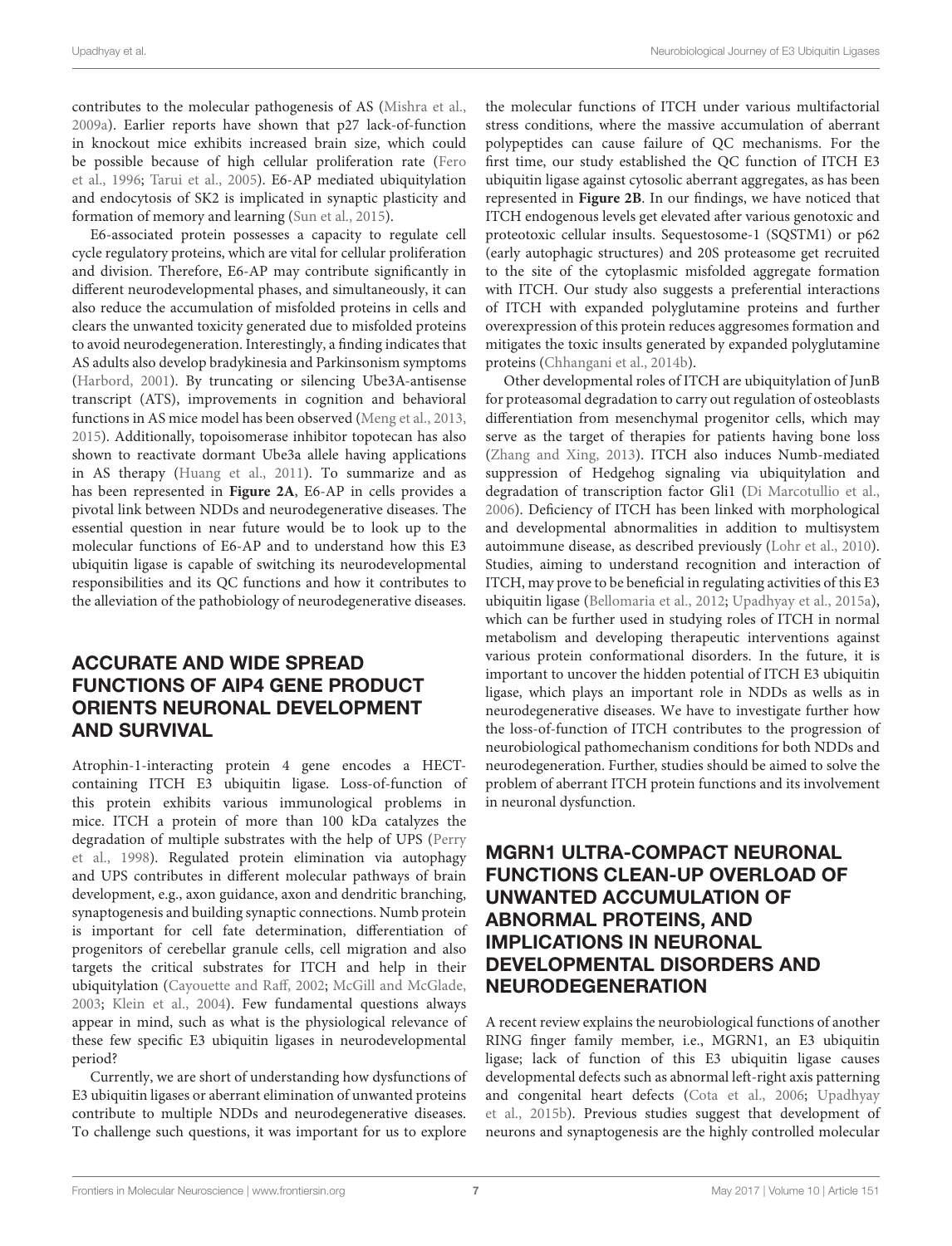

FIGURE 2 | Schematic representation of emerging roles of neurobiological QC E3 ubiquitin ligases implicated in neurodevelopment, synaptogenesis, and, their lack of functions contribute to the pathogenesis of neurodegeneration: (A) Genetic defects in UBE3A gene results in defective E6-AP protein, which is responsible for Angelman syndrome neurodevelopmental disorder. Functional E6-AP promotes the ubiquitylation of tumor-suppressor proteins such as p53 and p27 and regulates cellular proliferation and growth. E6-AP also plays a significant role in the clearance of mutant misfolded proteins linked with various neurodegenerative diseases. (B) ITCH specifically ubiquitylates several cytoplasmic protein inclusions for their removal from the dense crowded cellular milieu. The central segment represents overall functional roles of QC E3 ubiquitin ligases due to their crucial involvement in the neurodevelopment and neurodegeneration. (C) Mahogunin functions as a RING finger E3 ubiquitin ligase; and a null mutation in mahogunin is linked with spongiform neurodegeneration. Our studies reveal the potential roles of MGRN1 as a QC E3 ubiquitin ligase involved in the elimination of mutated proteins linked with polyglutamine and ALS neurodegenerative diseases.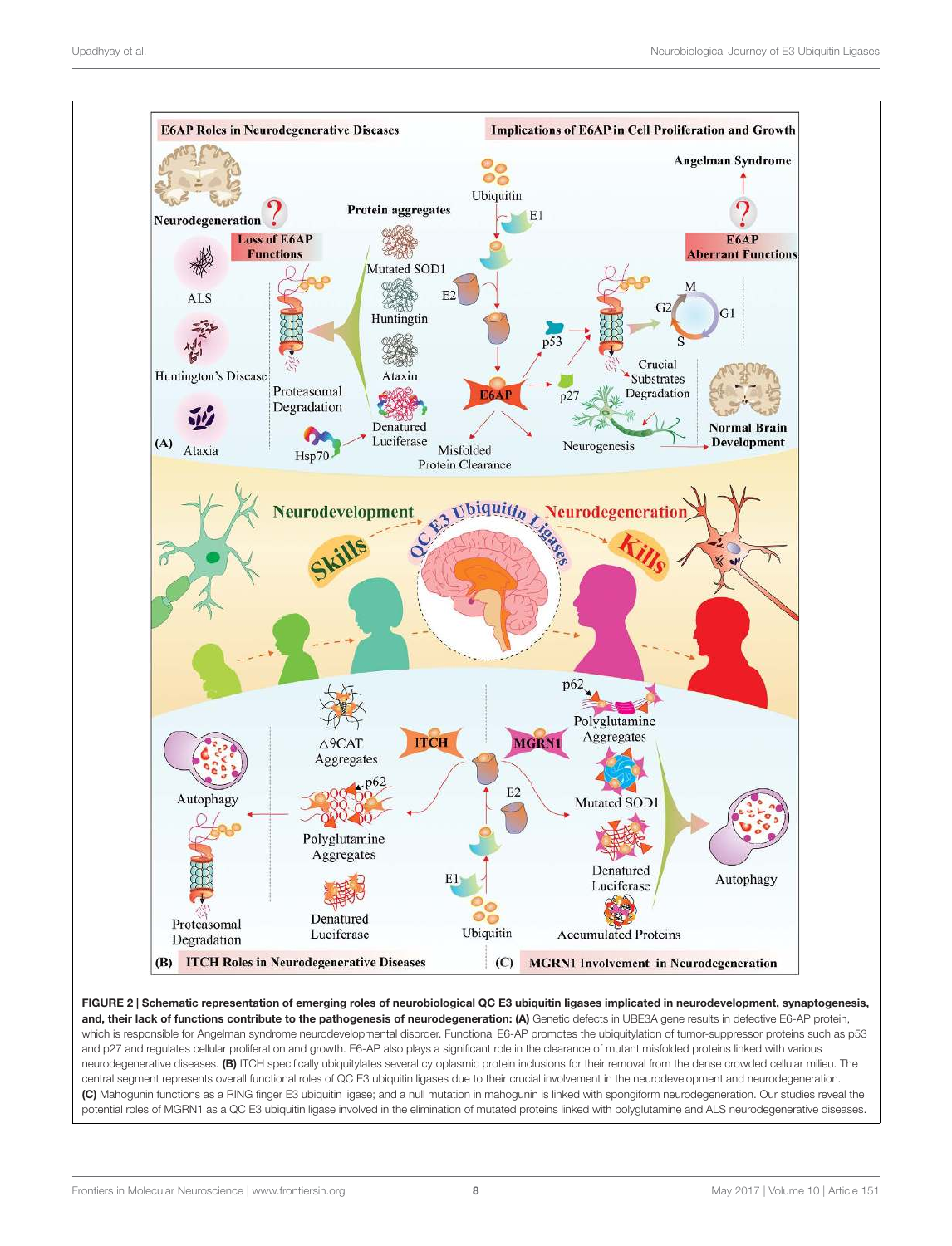mechanism. MGRN1 expression is also high in both human and mouse brain regions. How does the expression of MGRN1 determine neurodevelopmental events, left-right axis formation and how aberrant functions of MGRN1 cause congenital heart defects are not well-understood? The neurobiological functions of MGRN1 are largely unknown. Growing number of findings indicate the role of MGRN1 in neurodegenerative diseases. MGRN1 null mutants bring much more insights into neuronal functions of MGRN1; loss of MGRN1 causes oxidative stress and mitochondrial abnormalities linked with neurodegeneration (Cheng and Cohen, 2007; Sun et al., 2007).

Mahoganoid mutant mice exhibit the problem of spongiform neurodegeneration. Another study also indicates interaction of MGRN1 with both toxic cytosolic form (cyPrP) and transmembrane isoform linked with prion disease (CtmPrP) (He et al., 2003; Chakrabarti and Hegde, 2009). Interestingly, our recent findings represent cellular QC capacity of MGRN1 under various proteotoxic stress conditions and establish a neurobiological role of MGRN1 against toxic misfolded mutants of SOD1 and expanded polyglutamine proteins, which are involved in causing ALS and polyglutamine diseases, respectively (Chhangani et al., 2014a, 2016). As depicted in **Figure 2C**, recent studies have strongly suggested potential neurobiological roles of MGRN1 in NDDs and neurodegenerative diseases. All the above-summarized studies on MGRN1 show its roles in neurodevelopmental processes and in modulating the QC pathways under different neurodegenerative pathologies (Upadhyay et al., 2015b). These works have paved the way for identifying and characterizing novel E3 ubiquitin ligases, which may act as modulators for neurodevelopmental proteins and probably can also regulate proteostatic pathways, thus would be effectively able to control the occurrence of neurodegenerative disorders. Future research is important to identify the new mechanisms that explore the functions of MGRN1 in brain development, synaptogenesis, synaptic transmission and how the aberrant functioning of this protein contributes to human brain molecular pathophysiology.

## HACE1 E3 UBIQUITIN LIGASE: EFFORTS AGAINST NEURODEVELOPMENTAL DISORDERS AND NEURODEGENERATIVE DISEASES

Another E3 ubiquitin ligase HACE1, which has an essential implication in NDDs and neurodegenerative diseases, also demonstrates an insight into the relationship between QC mechanism and neurobiological functions. HACE1 encodes a HECT domain-containing E3 ubiquitin ligase involved in the regulation of Rac1 and small GTPases. An exome sequencing analysis identified aberrant functional mutations in HACE1, which leads to autosomal recessive neurodevelopmental disorders with ID, spasticity, and abnormal gait (Hollstein et al., 2015). E3 ubiquitin ligase HACE1, along with UBCH7 E2 enzyme recognizes specific proteins for proteasomal degradation. It also targets Rac1 for polyubiquitylation and regulates

its activity. Rac1 dysregulation generates neurodevelopmental abnormalities, whereas an increase in its function exhibits anterior cerebellar deficits, therefore Rac1 is important for defining cerebellar morphology patterning in mice (Torrino et al., 2011; Mulherkar et al., 2014).

Another interesting report indicates that HACE1 promotes the synthesis and stabilization of NRF2 protein, while the lack of function generates oxidative stress. HACE1 expression provides neuroprotective response against toxicity generated by mutant huntingtin protein and interestingly HACE1 level was found to be decreased in Huntington's disease patients striatum (Rotblat et al., 2014). Pam is an E3 ubiquitin ligase that contains C-terminal RING finger domain and reduction of Pam activity in primary neurons causes downregulation of mTOR signaling and stabilization of tuberin. It is homologous to PHR protein family members and is involved in synaptogenesis (D'Souza et al., 2005; Han et al., 2012). How normal functions of Pam occupy a role in neurodevelopmental phases? Whether lack or aberrant functions of Pam can also aggravate the accumulation of misfolded proteins in cells? These are few unanswered questions for future studies linked with neurobiological functions of Pam E3 ubiquitin ligase. Different reports have shown that E3 ubiquitin ligases, like HACE1 and Pam, are suitable candidates, which take part in neurodevelopment, and may also modulate stress responses via different signaling mechanisms (Han et al., 2008; Rotblat et al., 2014; Hollstein et al., 2015). But, future endeavor based on the existing knowledge of these E3 ubiquitin ligases should focus more on how to effectively utilize this understanding in the development of a suitable therapy for treating disorders, which are affected by these signaling mechanisms.

## E3 UBIQUITIN LIGASES ARE CRUCIAL FOR BRAIN DEVELOPMENT AND THEIR ABERRANT FUNCTIONS ARE FATAL

Most of the studies on E3 ubiquitin ligases are somewhere related to neurodegeneration and associated disorders, which commonly occur at old age (Chhangani et al., 2012; Upadhyay et al., 2015a). In developing brain, different E3 ubiquitin ligases play crucial roles (Stegmuller and Bonni, 2010). They participate in various processes of neuronal development, such as in synapse formation, neurogenesis, neurite enlargement, dendrite growth, axonal development, neural tube formation, and differentiation (Yan et al., 2009; Kawabe and Brose, 2011). Developmental events of neurons depend on various proteins, whose levels are regulated by their respective E3 ubiquitin ligases. Alterations in the levels of these substrate proteins due to loss-of-function or inactivation of E3 ubiquitin ligases have been shown to cause abnormal phenotypic outcomes and may result in neurodevelopmental disorders (Kuhnle et al., 2013; Morice-Picard et al., 2016). Despite being an interesting target, having multiple substrates with involvements in different signaling mechanisms, E3 ubiquitin ligases seem to be difficult candidates to be exploited for therapeutic applications. For example, ITCH suppresses the aggregation of cytoplasmic misfolded proteins (Chhangani et al.,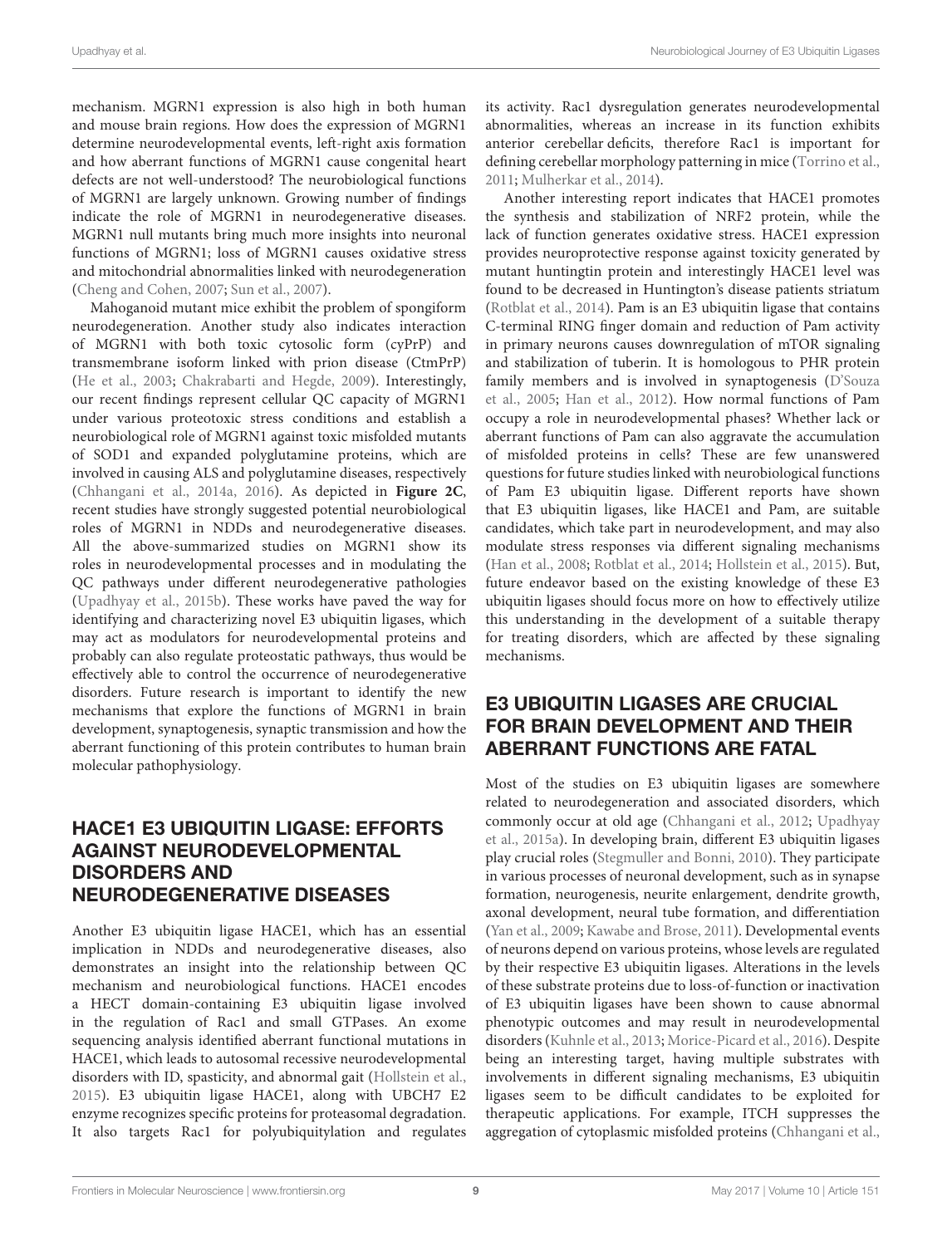2014b), while it also negatively regulates Hippo pathway that promotes tumorigenicity (Salah et al., 2011).

However, E3 ubiquitin ligase-mediated ubiquitylation and degradation have gained notable importance as an essential part of the early development of eukaryotes, including both animals and plants (Hellmann and Estelle, 2002; Stegmuller and Bonni, 2010). In Caenorhabditis elegans cullin RING ligases (CRLs) play an important role for the molecular mechanism of self-renewal and differentiation in embryonic cells during early embryogenesis. SKN-1 transcription factor mediates this differentiation process; and CRLs regulate this crucial molecular switching (Du et al., 2015). In the early C. elegans embryo regulation of asymmetry and persistence of the SKN-1 transcription factor also require a defined control, which is provided by a HECT E3 ubiquitin ligase, EEL-1 (Page et al., 2007). Downregulation of katanin, at an early embryogenesis stage of meiosis to mitosis transitions, is a necessity and this crucial step is majorly controlled by CUL-3 (Pintard et al., 2003). In an experimental model of the zebrafish embryo, Lnx-2a, an E3 ubiquitin ligase, balances the differentiation of exocrine cells in the early pancreatic bud, which could be achieved by fine tuning the Notch signaling via destabilization of Numb (Won et al., 2015).

Mammalian E3 ubiquitin ligases are also very crucial for the execution of various developmental processes, with striking control over neurogenesis (Stegmuller and Bonni, 2010). Hematopoietic stem cells highly express DDB1, a component of CUL4-DDB1 E3 ubiquitin ligase complex, which monitors stem cell divisions by ubiquitylation and proteasomal degradation of p53 (Gao et al., 2015). An early development transcription factor SOX-9, is ubiquitinated and degraded by Fbxw7 E3 ubiquitin ligase (Hong et al., 2016). ASB4 and ASB2/Cullin5/Rbx complexes degrade filamin B proteins, and play important roles in myogenic differentiation (Bello et al., 2009; Townley-Tilson et al., 2014); whereas, S-phase kinase-associated protein1 cullin1-F-box protein (SCF<sup>Skp2</sup>) complex plays important roles in differentiation of the neuronal cells (Boix-Perales et al., 2007). The functions of E3 ubiquitin ligases are required from the initiation of neuronal differentiation and up to the maturation of neurons and formation of synapses (Yi and Ehlers, 2007; Ding and Shen, 2008). Various mutations in E3 ubiquitin ligase genes and UPS dysfunction may lead to different kinds of abnormalities and disorders related to the neuronal development and functioning (Tai and Schuman, 2008; Kawabe and Brose, 2011). In **Figure 3**, we have schematically represented several reported E3 ubiquitin ligases that significantly contribute in regulation of various processes and pathways of neuronal development.

Huwe1, an upstream regulator of N-Myc-DLL3-Notch signaling pathway restricts proliferation and initiates differentiation of neuronal stem cells (Zhao et al., 2009). Dorfin also plays an important role in neurogenesis; as reported in a recent study,  $Dorfin^{-/-}$  mice show an overall decrease in the ubiquitylation level of various proteins (Park et al., 2015). Another crucial neurodevelopmental E3 ubiquitin ligase, involved in regulation of Notch signaling, is Mib, which ubiquitinate Delta followed by endocytosis (Itoh et al., 2003).

XIAP plays regulatory roles in differentiation and neurogenesis, by controlling the formation of axons and dendrites; which is mediated by activation of MEK pathway (Fado et al., 2013). Other E3 ubiquitin ligases, like HACE1, and  $\beta$ -TRCP (SCF<sup> $\beta$ -TRCP</sup>), also have roles in controlling neuronal differentiation, via interaction and degradation of different client proteins (Westbrook et al., 2008; Hollstein et al., 2015). Lin41-mediated terminal differentiation sets the timing of neural tube closure, and mutation of this gene results in embryonic lethality (Maller Schulman et al., 2008). Similarly, deficiency of TRAF6 causes abnormal neural tube closure and may result in exencephaly (Lomaga et al., 2000).

Hrd1, an ER stress E3 ubiquitin ligase, facilitates induced neuronal differentiation and reduced neurite outgrowths (Kawada et al., 2014); whereas, Smurf1 promotes neurite outgrowth by ubiquitylation and proteasomal degradation of RhoA (Bryan et al., 2005). ZNRF1 E3 ubiquitin ligase mediates similar positive effects on neuritogenesis by interacting with tubulin (Yoshida et al., 2009). Mib E3 ubiquitin ligase also has significant control over neuritogenesis (Choe et al., 2007), as well as dendritic morphogenesis (Smrt et al., 2010). A study on granule neurons of cerebral cortex identified a critical role of PIASx, a SUMO E3 ubiquitin ligase, in postsynaptic dendritic differentiation (Shalizi et al., 2007). Ubiquitylation-mediated degradation of Rap2A and PTEN by NEDD4-1 are crucial events in dendritic development (Kawabe et al., 2010) and axonal branching, respectively (Drinjakovic et al., 2010). RNF6 and CHIP are also involved in axonal developmental processes by affecting the degradation of their development-associated substrates, viz., LIMK1 and katenin-p60, respectively (Tursun et al., 2005; Yang et al., 2013). Further, Ubr1-mediated N-end rule protein degradation of some unknown neurite outgrowth inhibitory protein also has critical involvement in neurite outgrowth and axonal regeneration processes (Kavakebi et al., 2005). Neuronal pruning is another crucial step of neurodevelopment, which is influenced by another E3 ubiquitin ligase, i.e., cullin1 based SCF complex (Wong et al., 2013).

Cell cycle regulatory E3 ubiquitin ligase, APC/C, has also been characterized for its determining roles in neuronal morphogenesis and connectivity (Yang et al., 2010). A complex of Cdh1-APC has shown control over axonal growth and patterning (Konishi et al., 2004), while Cdc20-APC E3 ubiquitin ligase has shown regulatory effects over dendritic morphogenesis and presynaptic axonal differentiation, helping synapse formation and development of neuronal circuits (Kim et al., 2009; Yang et al., 2009). Fbxo45, an F-box containing protein, instead of interacting with SCF, forms an E3 ubiquitin ligase complex with PAM, and this complex is important for neuronal migration and synapse formation at neuromuscular junctions (Saiga et al., 2009). SAG, a RING domain protein of SCF complex targets NF1 and modulates Ras-MAPK signaling pathway to affect neuronal development (Tan et al., 2011b).

There are several E3 ubiquitin ligases, whose loss-of-function has prominent roles in one or more developmental abnormalities or disorders. CUL4B mutation may result in X-linked mental retardation (Zou et al., 2007); whereas TRIM family of E3 ubiquitin ligases have been implicated in several developmental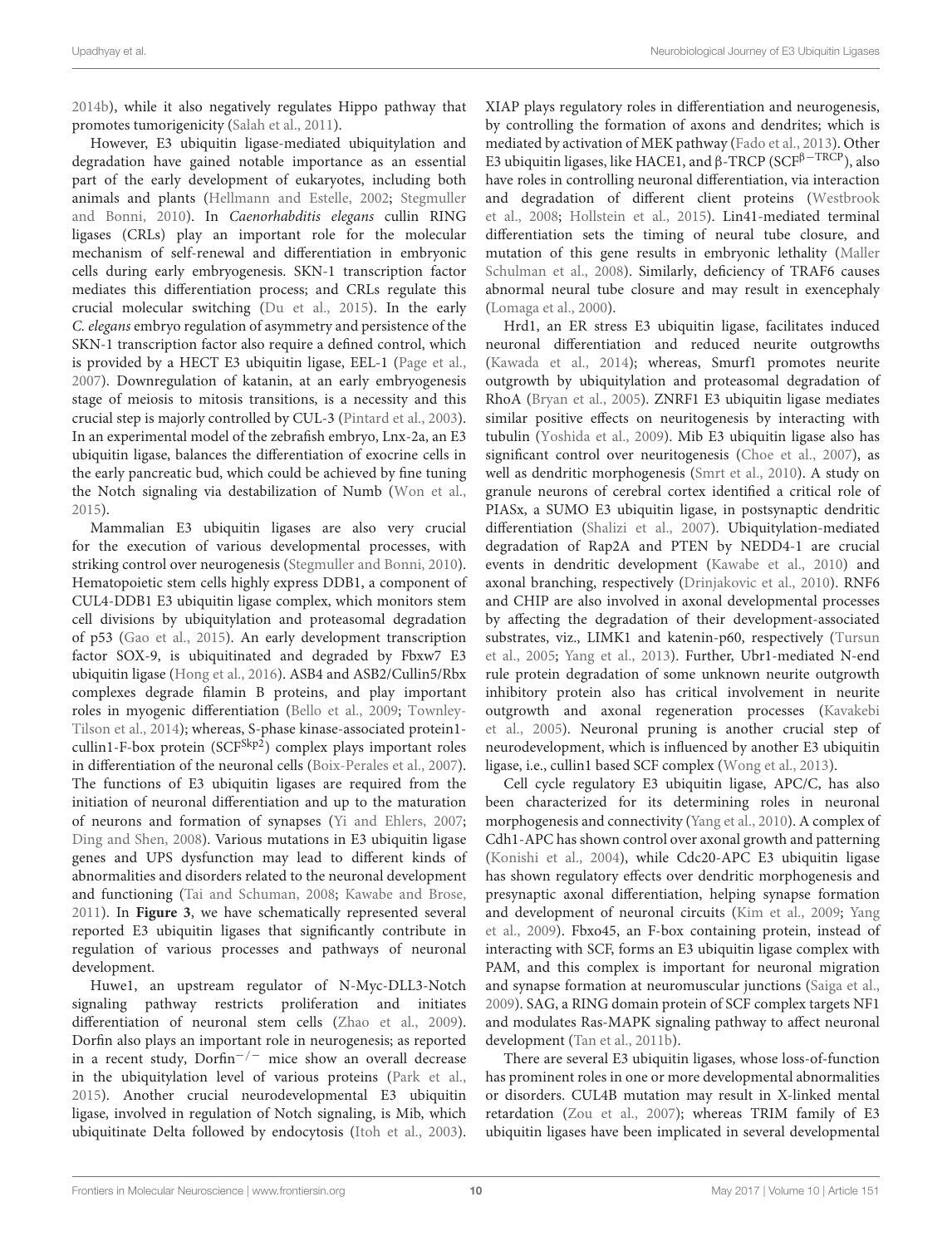

disorders, e.g., TRIM50 in Williams–Beuren syndrome (Micale et al., 2008), Midline 1 (MID1) in Opitz syndrome (Quaderi et al., 1997), and TRIM37 in Mulibrey Nanism (Kallijarvi et al., 2002). As discussed above, most of the substrates of E3 ubiquitin ligases are regulatory proteins involved in different signaling pathways, controlling cell cycle progression, cellular metabolism, apoptosis, etc., and hence may impact development and growth of organism (Bielskiene et al., 2015). Thus, disturbances caused in the ubiquitylation mechanism due to impairment in E3 ubiquitin ligases functionalities may lead to different kinds of

abnormal conditions, developmental disorders, and embryonic lethality (Huang and Dixit, 2016). Therefore, identification and characterization of methodologies that may have the ability to modulate or stabilize the activities of E3 ubiquitin ligases may prove to be a beneficial strategy in controlling the progression of various disorders (Goldenberg et al., 2010).

The overall development of the brain is affected by multiple factors, including above described environmental factors and genes participating in neurodevelopmental processes; and various disease conditions could originate either due to their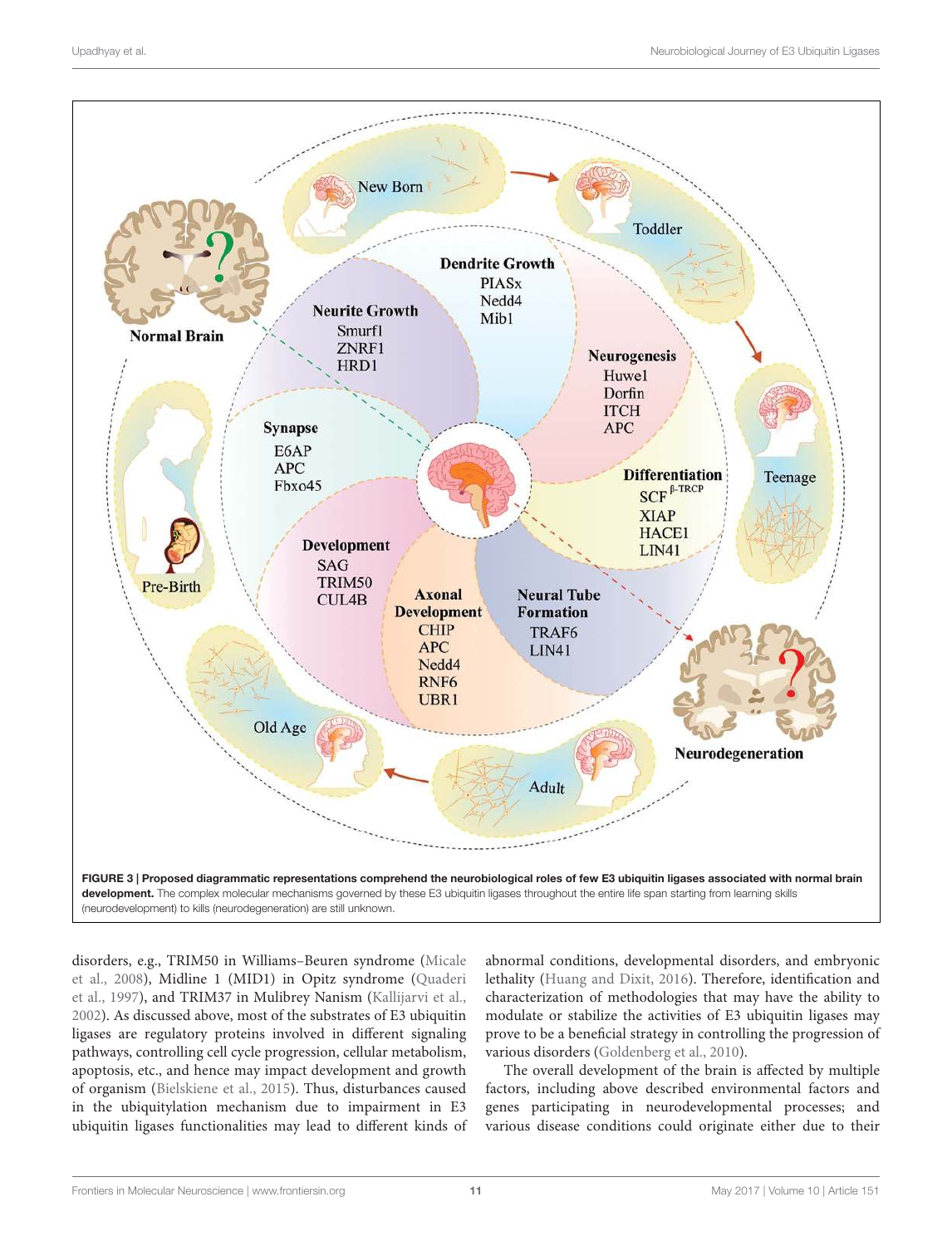dysregulation or non-functional QC system of the cells (van Loo and Martens, 2007; Bale et al., 2010). Once neurodevelopmental period reaches its completion, several internal and external factors start presenting threats and challenges before neurons (Cannon and Greenamyre, 2011; Chin-Chan et al., 2015). A progressive decline in function of cellular defense mechanisms may drive organisms toward aging and result in late-age neurodegeneration (Pettegrew et al., 2000; Crawley, 2006). Age-related neurodegeneration is directly or indirectly associated with various diseases like Alzheimer's, Parkinson's, Huntington's, ALS, and many more (Hung et al., 2010; Niccoli and Partridge, 2012). Roles of E3 ubiquitin ligases and the cellular PQC system have largely been explored and their deficiency has been attributed to several prominent diseases, associated with protein misfolding (Ardley and Robinson, 2004; Chhangani et al., 2012). Interestingly, several reports have shown that a well-regulated proteolysis, mediated by E3 ubiquitin ligases, is an important measure to ensure an error-proof development of organisms, which also holds true for plants (Vierstra, 1996; Sullivan et al., 2003).

There are number of E3 ubiquitin ligases, which have been identified in plants, affecting major developmental pathways, including perception of hormones and their respective signaling (Schwechheimer and Schwager, 2004; Stone and Callis, 2007). Abscisic acid signaling is an important regulator of plant growth and development at various stages, including seed dormancy and germination, embryonic development and reproduction, and vegetative growth, etc. (Wasilewska et al., 2008). Several E3 ubiquitin ligases have been identified for their roles in regulation and maintenance of abscisic acid biosynthesis and signaling pathways (Liu and Stone, 2011). CHIP (Luo et al., 2006), Keep on Going (KEG) (Stone et al., 2006), ABI3-interacting protein 2 (AIP2) (Zhang et al., 2005), and senescence-associated E3 ubiquitin ligase 1 (SAUL1) (Raab et al., 2009) are major regulators of ubiquitination and proteasomal degradation mediated control of the plant development. Auxins are the hormones that are implicated in plants root development. Transport inhibitor response 1 (TIR1), XB3 ortholog 2 in Arabidopsis thaliana (XBAT32), and seven-in-absentia of A. thaliana 5 (SINAT5) E3 ubiquitin ligases actively regulate auxin signaling and formation of lateral roots (Xie et al., 2002; Nodzon et al., 2004; Tan et al., 2007). Several other signaling pathways and mechanisms have also been explored in detail, where E3 ubiquitin ligases are extensively involved in development of plants (Moon et al., 2004; Stone and Callis, 2007; Chen and Hellmann, 2013).

It is now well-known that the environmental toxicants affect both, the processes of neurodevelopment, as well as neurodegeneration; and thus may increase the risk of brain-related disorders multiple folds (Gressens et al., 2001; Landrigan et al., 2005; Aschner and Costa, 2015). So, it is worthy to ask questions of how we can protect our cellular systems from toxicities and damages produced by these external factors. Considering the enormous potential of E3 ubiquitin ligases in the modulation of functions of intracellular proteins and regulation of cellular processes, it is obvious to question if we can modulate these mechanisms and pathways exogenously.

To exploit therapeutic potential of E3 ubiquitin ligases, several attempts have been made to devise therapeutic strategies against various diseases.

## E3 UBIQUITIN LIGASES: POSSIBLE EMERGING MOLECULAR FUNCTIONS, TARGETS, AND THERAPEUTIC APPLICATIONS

Past few years of research have documented several efforts toward the development of therapeutic strategies by exploiting druggability of these E3 ubiquitin ligases, by using many natural and synthetic small molecules, having modulating effects over these ligases. As shown in **Table 1**, we have summarized various available reports so far. Previous studies on natural molecules, like curcumin or diferuloylmethane, extracted from the rhizomes of herb Curcuma longa induces apoptosis in cancerous cells by inhibiting the Cdc27/APC3 component of APC, which is important for its ubiquitylation function (Lee and Langhans, 2012). Trehalose, a disaccharide has been reported to increase levels of CHIP and further induce autophagy in CHIP mutation related ataxia in fibroblast cells (Casarejos et al., 2014). A similar effect on the level of CHIP and autophagy induction has recently been reported for lanosterol, an intermediate compound of cholesterol biosynthesis (Upadhyay et al., 2017). MLN4924, an inhibitor of E3 ubiquitin ligase activity of SAG-SCF, has shown a promising effect in sensitizing leukemia cells toward the effects of retinoic acid (Tan et al., 2011a). It has also been shown that blocking the enzymatic activity of Nedd4, thereby modulating the budding of viruses, filoviruses, arenaviruses. and rhabdoviruses, may help in the development of a novel class of antiviral therapy (Han et al., 2014). A proteasome inhibitor, MG132 has also been shown to increase the level of Ubr1, and this may act as a useful therapeutic strategy in pathologies caused due to reduced amount of Ubr1, like pancreatic dysfunctions and mental abnormalities, characteristics of Johanson-Blizzard syndrome (Zenker et al., 2005). Similar effects of increasing E3 ubiquitin ligase activity have also been demonstrated for ZNRF1, in response to treatment of 6-hydroxydopamine (Wakatsuki et al., 2015).

To devise the molecular therapeutics that can be used as potential strategies for modulating the functions and activities of various E3 ubiquitin ligases in treating multiple disorders, extensive studies are required, which can characterize these lead molecules for their efficacy, side effects, safety and pharmacological profiles. Although few drugs, such as Nutlin-3, a Mdm2-p53 interaction inhibitor, is used for treating pathology of cancer(Vassilev et al., 2004), but it is still in clinical trials and has also shown few side effects in the treatment of retinoblastoma (Secchiero et al., 2011). Development of ubiquitin variant probes having the abilities to target the ubiquitylation functions of E3 ubiquitin ligase can also prove to be an effective strategy in disease treatment (Zhang et al., 2016). Finding out solutions to these problems will help significantly in bringing these drugs or small molecules from basic research to the level of therapeutic applications.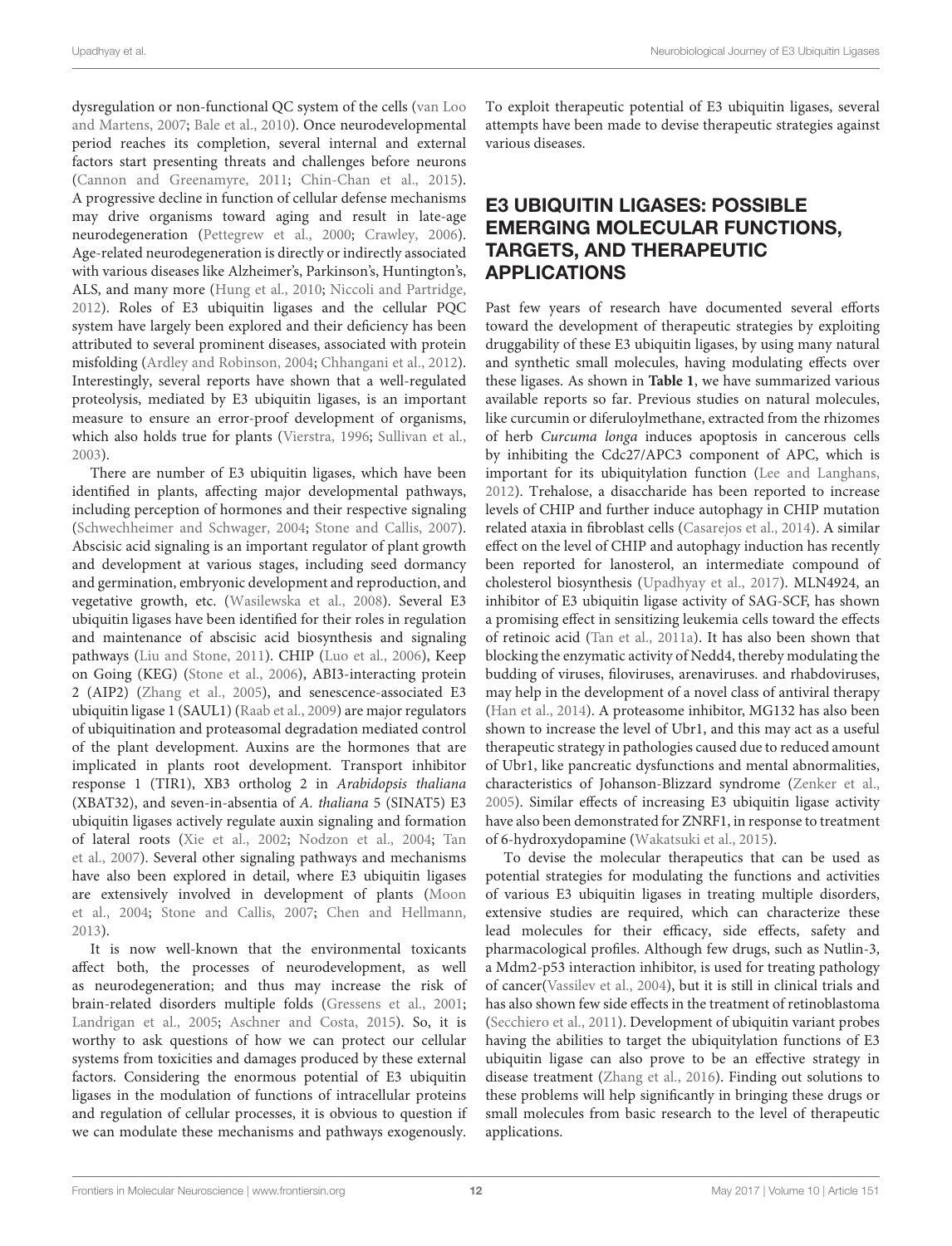| TABLE 1   Summarizes E3 ubiquitin ligases involved in process of neurodevelopment and promising molecules that have been shown to modulate their |
|--------------------------------------------------------------------------------------------------------------------------------------------------|
| activity and retain possible therapeutic potential.                                                                                              |

| <b>Modulators/Stress</b><br>inducing agents | E3 ubiquitin<br>ligases | Molecular mechanism                                                                                                                                                                                            | Reference               |
|---------------------------------------------|-------------------------|----------------------------------------------------------------------------------------------------------------------------------------------------------------------------------------------------------------|-------------------------|
| Curcumin                                    | <b>APC</b>              | Inhibits by binding to APC leading to cell cycle arrest and apoptosis.                                                                                                                                         | Lee and Langhans, 2012  |
| Trehalose                                   | CHIP                    | Increases expression level of CHIP.                                                                                                                                                                            | Casarejos et al., 2014  |
| Macrocyclic<br>N-methyl-peptides            | E6AP                    | Inhibits the E6AP catalyzed polyubiquitination of peroxiredoxin 1<br>and p53.                                                                                                                                  | Yamagishi et al., 2011  |
| Ubiquitin variant                           | HACE1                   | Reduces activity of HACE1 by inhibiting ubiquitin transfer to its<br>substrate Rac1.                                                                                                                           | Zhang et al., 2016      |
| Thapsigargin/<br>Tunicamycin                | HRD1                    | Increases expression level of HRD1 at mRNA and protein levels by<br>induction of endoplasmic reticulum stress.                                                                                                 | Kaneko et al., 2007     |
| Doxycycline                                 | Huwe1                   | Decreases expression of Huwe1 which in turn stabilizes<br>MYC-associated protein MIZ1 causing inhibition of MYC function.                                                                                      | Peter et al., 2014      |
| Compounds 4 and<br>5                        | Nedd4                   | Inhibits Nedd4-PPxY interaction thereby blocking egress of RNA<br>viruses.                                                                                                                                     | Han et al., 2014        |
| PF-03084014                                 | Numb                    | Reverses docetaxel mediated decreased expression of Numb, an<br>endogenous notch inhibitor producing an increased cytotoxic effect<br>of docetaxel.                                                            | Zhang et al., 2013      |
| Cisplatin                                   | RNF <sub>6</sub>        | Inhibits RNF6 expression level in A549 cell line as compared to<br>A549 cisplatin resistant cells (A549/CDDP cells).                                                                                           | Qin et al., 2012        |
| <b>MLN4924</b>                              | <b>SAG</b>              | Impede SAG activity by blocking its cullin neddylation which can<br>sensitize leukemia cell lines HL-60 and KG-1 to retinoic acid.                                                                             | Tan et al., 2011a       |
| CpdA                                        | <b>SCF</b>              | Interferes with SCF (Skp2) ligase function causing p27 mediated<br>cell cycle arrest and activation of autophagy.                                                                                              | Chen et al., 2008       |
| A01 and A17                                 | Smurf1                  | Inhibits Smurf1 mediated Smad1/5 proteasomal degradation by<br>reducing its ubiquitination and increases bone morphogenetic<br>protein (BMP-2) signal responsiveness.                                          | Cao et al., 2014        |
| Bortezomib                                  | TRAF <sub>6</sub>       | Decreases expression of TRAF6 at both protein and mRNA level<br>leading to inhibition of osteoclasts maturation and function in<br>peripheral blood mononuclear cells (PBMCs) of multiple myeloma<br>patients. | Hongming and Jian, 2009 |
| MG132                                       | UBR1                    | Induces upregulation of ubr1 through ubiquitin-proteasome<br>pathway.                                                                                                                                          | Yu et al., 2010         |
| XIAP antagonist                             | <b>XIAP</b>             | Inhibits by binding to the baculovirus IAP repeat 3 (BIR3) domain of<br>XIAP.                                                                                                                                  | Seigal et al., 2015     |
| 6OHDA                                       | ZNRF1                   | Induces ZNFR1 E3 ligase activity by EGFR-mediated<br>phosphorylation.                                                                                                                                          | Wakatsuki et al., 2015  |

The need of cost-effective therapies that have minimal side effects and which can reach up to every individual is not yet successfully fulfilled, and thus extensive exploration of natural and synthetic compounds will enable us to devise useful, and effective strategy to prevent and cure such diseases (Tsukamoto, 2016; Collins et al., 2017). The above mentioned small molecules are merely a fraction of research, which could be considered for upcoming strategies to treat fatal neurodegenerative disorders, cancer or other complex diseases, but there still remains a need for more research to be done (Eldridge and O'Brien, 2010; Gurevich and Gurevich, 2014; Skaar et al., 2014). Targeting specific E3 ubiquitin ligase for the treatment of particular disease is not an easy way to exercise in therapeutic applications, as these E3 ubiquitin ligases get involved in multiple pathways simultaneously. Therefore, there remains an immense need of understanding complete functionality and specificity, which these E3 ubiquitin ligases could provide in order to get the maximum beneficial outcome for future drug development strategies.

## KEY QUESTIONS AND FUTURE PROSPECTIVE

All proteins originate through a common mechanism of synthesis, but they largely differ in their degradatory pathways (Ciechanover, 2005; Tai and Schuman, 2008). Neuronal cells, which have unique characteristics with a distinct morphology, critically require a well-regulated system of synthesis and degradation of proteins at the time of development, as well as in later life stages (Yi and Ehlers, 2007; Takano et al., 2015). They maintain a polar shape, in order to develop a functional neuronal circuitry (Tahirovic and Bradke, 2009). It is now evident from multiple studies that cellular proteolytic machinery is exquisitely implicated in the formation of synapses and neuronal circuitry, by maintaining the polarity of neurons (Murphey and Godenschwege, 2002; Bingol and Schuman, 2005). Several crucial E3 ubiquitin ligases, viz., TRIM2, TRIM46, and FBXO31-SCF, have been found to have a regulatory control over migration, polarization and synapse formation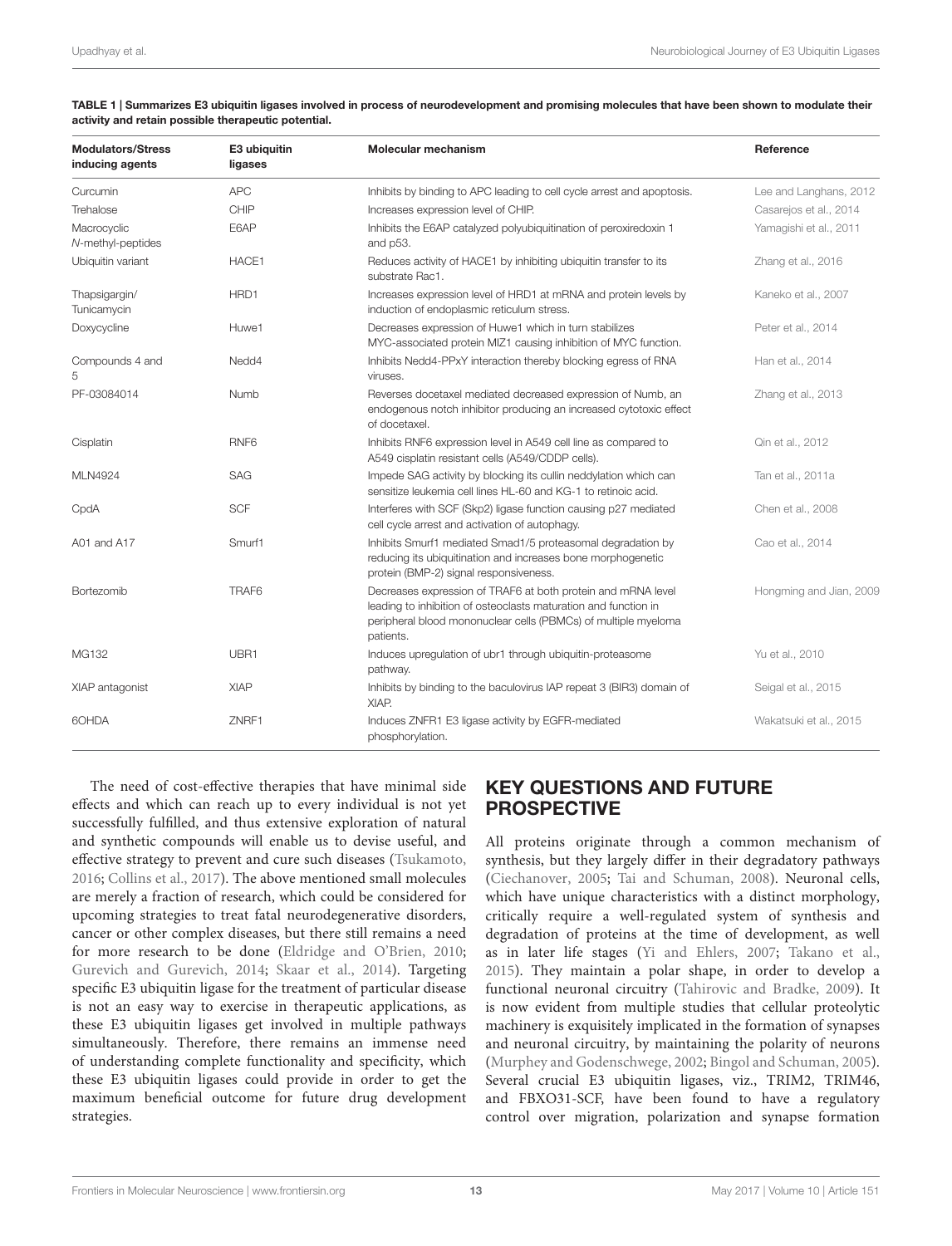(Khazaei et al., 2011; Vadhvani et al., 2013; van Beuningen et al., 2015). A number of reports postulate the decisive involvement of PQC system in the maintenance of cellular proteostasis, and thus in ameliorating the toxicities generated by the accumulation of misfolded proteins in late-age. But, in past many years, indispensable roles of E3 ubiquitin ligases in proteasome-mediated proteolysis of crucial substrate proteins, which play important roles in several pathways of neuronal development, have been investigated in detail (Segref and Hoppe, 2008; Tai and Schuman, 2008; Yamada et al., 2013).

Major neurodevelopmental abnormalities are genetically complex disorders, and are caused by multifactorial aberrations in the developing brain. A very genuine challenge is to understand the precision of molecular pathomechanisms involved in NDDs. The future research on brain disorders must address the importance of QC E3 ubiquitin ligases in regulation of major signaling pathways that could link critical substrates involved in NDDs and neurodegenerative diseases. Dysregulation of protein synthesis, comprising proper folding of proteins, has found to be involved in induction of several stress-response pathways. Accumulation of abnormal proteins may affect the synaptic functions, neuronal connectivity and can also alter normal brain functions. Improper protein translation with a lack of cellular protein QC mechanism is the most prominent factor, which disturbs normal cellular proteostasis and can cause genetic diseases, neurodegeneration, and aging.

So far, we have not understood completely how cellular protein QC machinery contributes to the regulation of those genes, which are important for brain development and normal functions of brain throughout lifespan. Despite many findings in basic human molecular genetics reveal the underlying causes and thus enable us to challenge the occurrence of NDDs and neurodegeneration; still a conclusive solution to modulate the large number of genes and their end product proteins in a favorable manner at early and old age, is a real challenge in development of successful therapeutic strategies. It will be interesting in upcoming research to find out how QC E3

#### **REFERENCES**

- Acconcia, F., Sigismund, S., and Polo, S. (2009). Ubiquitin in trafficking: the network at work. Exp. Cell Res. 315, 1610–1618. doi: 10.1016/j.yexcr.2008. 10.014
- Alarcon, M., Abrahams, B. S., Stone, J. L., Duvall, J. A., Perederiy, J. V., Bomar, J. M., et al. (2008). Linkage, association, and gene-expression analyses identify CNTNAP2 as an autism-susceptibility gene. Am. J. Hum. Genet. 82, 150–159. doi: 10.1016/j.ajhg.2007.09.005
- Alkuraya, F. S., Cai, X., Emery, C., Mochida, G. H., Al-Dosari, M. S., Felie, J. M., et al. (2011). Human mutations in NDE1 cause extreme microcephaly with lissencephaly [corrected]. Am. J. Hum. Genet. 88, 536–547. doi: 10.1016/j.ajhg. 2011.04.003
- Amir, R. E., Van den Veyver, I. B., Wan, M., Tran, C. Q., Francke, U., and Zoghbi, H. Y. (1999). Rett syndrome is caused by mutations in X-linked MECP2, encoding methyl-CpG-binding protein 2. Nat. Genet. 23, 185–188. doi: 10.1038/ 13810
- Ananthakrishnan, R., and Ehrlicher, A. (2007). The forces behind cell movement. Int. J. Biol. Sci. 3, 303–317. doi: 10.7150/ijbs.3.303
- Archibald, J. M. (2015). Endosymbiosis and eukaryotic cell evolution. Curr. Biol. 25, R911–R921. doi: 10.1016/j.cub.2015.07.055

ubiquitin ligases control synapse formation and axon branching during developmental period. How these QC E3 ubiquitin ligases regulate protein synthesis, and prevent accumulation of toxic and non-functional proteins in neurons at later stages of life? Hence, in future, it is important to understand how we can tightly regulate cellular PQC mechanisms during early and later phases of life with the help of known cellular quality control markers such as QC E3 ubiquitin ligases.

#### AUTHOR CONTRIBUTIONS

VJ, AU, AA, and RM, executed complete drawing of figures, NA and AP provided critical inputs. AM formulated the entire concept of manuscript and designed the initial draft of figures. All authors reviewed the manuscript.

## FUNDING

AM acknowledges financial support from Extra Mural Research Funding (Individual Centric): Science and Engineering Research Board (SERB) EMR/2016/000716, Department of Science and Technology, Government of India. AP acknowledges financial support from Ramalingaswami Fellowship (BT/RLF/Reentry/08/2013), Department of Biotechnology, Government of India, New Delhi. AU and VJ were supported by a research fellowship from University Grants Commission, Council for Scientific and Industrial Research, Government of India.

## ACKNOWLEDGMENTS

The authors would like to thank Mr. Bharat Pareek for his technical assistance and entire lab management during the manuscript preparation. We apologize to various authors whose work could not be included due to space limitations.

- Ardley, H. C., and Robinson, P. A. (2004). The role of ubiquitin-protein ligases in neurodegenerative disease. Neurodegener. Dis. 1, 71–87. doi: 10.1159/ 000080048
- Arndt, V., Rogon, C., and Höhfeld, J. (2007). To be, or not to be–molecular chaperones in protein degradation. Cell. Mol. Life Sci. 64, 2525–2541. doi: 10.1007/s00018-007-7188-6
- Aruoma, O. I., Grootveld, M., and Bahorun, T. (2006). Free radicals in biology and medicine: from inflammation to biotechnology. Biofactors 27, 1–3. doi: 10.1002/biof.5520270101
- Aschner, M., and Costa, L. G. (2015). Environmental Factors in Neurodevelopmental and Neurodegenerative Disorders. Boston, MA: Academic Press.
- Bachmair, A., Finley, D., and Varshavsky, A. (1986). In vivo half-life of a protein is a function of its amino-terminal residue. Science 234, 179–186. doi: 10.1126/ science.3018930
- Balchin, D., Hayer-Hartl, M., and Hartl, F. U. (2016). In vivo aspects of protein folding and quality control. Science 353:aac4354. doi: 10.1126/science. aac4354
- Bale, T. L., Baram, T. Z., Brown, A. S., Goldstein, J. M., Insel, T. R., McCarthy, M. M., et al. (2010). Early life programming and neurodevelopmental disorders. Biol. Psychiatry 68, 314–319. doi: 10.1016/j.biopsych.2010.05.028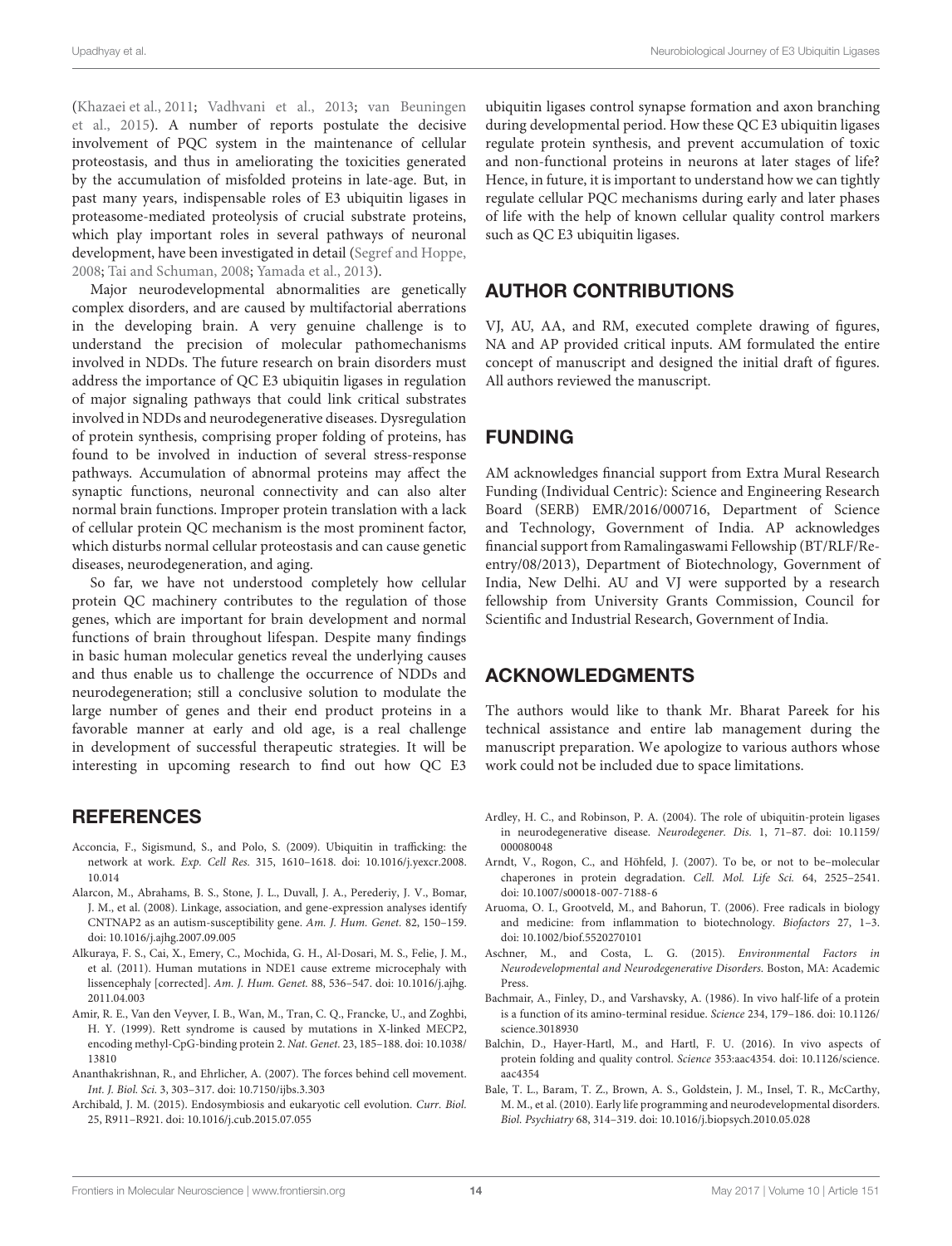- Basha, M. R., Wei, W., Bakheet, S. A., Benitez, N., Siddiqi, H. K., Ge, Y. W., et al. (2005). The fetal basis of amyloidogenesis: exposure to lead and latent overexpression of amyloid precursor protein and beta-amyloid in the aging brain. J. Neurosci. 25, 823–829. doi: 10.1523/JNEUROSCI.4335-04.2005
- Belle, A., Tanay, A., Bitincka, L., Shamir, R., and O'Shea, E. K. (2006). Quantification of protein half-lives in the budding yeast proteome. Proc. Natl. Acad. Sci. U.S.A. 103, 13004–13009. doi: 10.1073/pnas.0605420103
- Bello, N. F., Lamsoul, I., Heuze, M. L., Metais, A., Moreaux, G., Calderwood, D. A., et al. (2009). The E3 ubiquitin ligase specificity subunit ASB2beta is a novel regulator of muscle differentiation that targets filamin B to proteasomal degradation. Cell Death Differ. 16, 921–932. doi: 10.1038/cdd.2009.27
- Bellomaria, A., Barbato, G., Melino, G., Paci, M., and Melino, S. (2012). Recognition mechanism of p63 by the E3 ligase Itch: novel strategy in the study and inhibition of this interaction. Cell Cycle 11, 3638–3648. doi: 10.4161/cc. 21918
- Bertram, L., and Tanzi, R. E. (2005). The genetic epidemiology of neurodegenerative disease. J. Clin. Invest. 115, 1449–1457. doi: 10.1172/ JCI24761
- Betancur, C. (2011). Etiological heterogeneity in autism spectrum disorders: more than 100 genetic and genomic disorders and still counting. Brain Res. 1380, 42–77. doi: 10.1016/j.brainres.2010.11.078
- Bharathi, Vasudevaraju, P., Govindaraju, M., Palanisamy, A. P., Sambamurti, K., and Rao, K. S. (2008). Molecular toxicity of aluminium in relation to neurodegeneration. Indian J. Med. Res. 128, 545–556.
- Bielskiene, K., Bagdoniene, L., Mozuraitiene, J., Kazbariene, B., and Janulionis, E. (2015). E3 ubiquitin ligases as drug targets and prognostic biomarkers in melanoma. Medicina 51, 1–9. doi: 10.1016/j.medici.2015.01.007
- Bingol, B., and Schuman, E. M. (2005). Synaptic protein degradation by the ubiquitin proteasome system. Curr. Opin. Neurobiol. 15, 536–541. doi: 10.1016/ j.conb.2005.08.016
- Boix-Perales, H., Horan, I., Wise, H., Lin, H. R., Chuang, L. C., Yew, P. R., et al. (2007). The E3 ubiquitin ligase skp2 regulates neural differentiation independent from the cell cycle. Neural Dev. 2:27. doi: 10.1186/1749-8104-2-27
- Bonaglia, M. C., Giorda, R., Borgatti, R., Felisari, G., Gagliardi, C., Selicorni, A., et al. (2001). Disruption of the ProSAP2 gene in a t(12;22)(q24.1;q13.3) is associated with the 22q13.3 deletion syndrome. Am. J. Hum. Genet. 69, 261–268. doi: 10.1086/321293
- Bradshaw Nicholas, J., Hennah, W., and Soares Dinesh, C. (2013). NDE1 and NDEL1: twin neurodevelopmental proteins with similar 'nature' but different 'nurture'. Biomol. Concepts 4, 447–464.
- Brown, L. A., Khousbouei, H., Goodwin, J. S., Irvin-Wilson, C. V., Ramesh, A., Sheng, L., et al. (2007). Down-regulation of early ionotrophic glutamate receptor subunit developmental expression as a mechanism for observed plasticity deficits following gestational exposure to benzo(a)pyrene. Neurotoxicology 28, 965–978. doi: 10.1016/j.neuro.2007.05.005
- Brown, R. C., Lockwood, A. H., and Sonawane, B. R. (2005). Neurodegenerative diseases: an overview of environmental risk factors. Environ. Health Perspect. 113, 1250–1256. doi: 10.1289/ehp.7567
- Bryan, B., Cai, Y., Wrighton, K., Wu, G., Feng, X. H., and Liu, M. (2005). Ubiquitination of RhoA by Smurf1 promotes neurite outgrowth. FEBS Lett. 579, 1015–1019. doi: 10.1016/j.febslet.2004.12.074
- Bush, A. I., Pettingell, W. H., Multhaup, G. D., Paradis, M., Vonsattel, J. P., Gusella, J. F., et al. (1994). Rapid induction of Alzheimer A beta amyloid formation by zinc. Science 265, 1464–1467. doi: 10.1126/science.8073293
- Cannon, J. R., and Greenamyre, J. T. (2011). The role of environmental exposures in neurodegeneration and neurodegenerative diseases. Toxicol. Sci. 124, 225–250. doi: 10.1093/toxsci/kfr239
- Cao, Y., Wang, C., Zhang, X., Xing, G., Lu, K., Gu, Y., et al. (2014). Selective small molecule compounds increase BMP-2 responsiveness by inhibiting Smurf1 mediated Smad1/5 degradation. Sci. Rep. 4:4965. doi: 10.1038/srep04965
- Casarejos, M. J., Perucho, J., Lopez-Sendon, J. L., Garcia de Yebenes, J., Bettencourt, C., Gomez, A., et al. (2014). Trehalose improves human fibroblast deficits in a new CHIP-mutation related ataxia. PLoS ONE 9:e106931. doi: 10.1371/journal.pone.0106931
- Cayouette, M., and Raff, M. (2002). Asymmetric segregation of Numb: a mechanism for neural specification from Drosophila to mammals. Nat. Neurosci. 5, 1265–1269. doi: 10.1038/nn1202-1265
- Chahrour, M., and Zoghbi, H. Y. (2007). The story of Rett syndrome: from clinic to neurobiology. Neuron 56, 422–437. doi: 10.1016/j.neuron.2007.10.001
- Chakrabarti, O., and Hegde, R. S. (2009). Functional depletion of mahogunin by cytosolically exposed prion protein contributes to neurodegeneration. Cell 137, 1136–1147. doi: 10.1016/j.cell.2009.03.042
- Chen, L., and Hellmann, H. (2013). Plant E3 ligases: flexible enzymes in a sessile world. Mol. Plant 6, 1388–1404. doi: 10.1093/mp/sst005
- Chen, Q., Xie, W., Kuhn, D. J., Voorhees, P. M., Lopez-Girona, A., Mendy, D., et al. (2008). Targeting the p27 E3 ligase SCF(Skp2) results in p27- and Skp2 mediated cell-cycle arrest and activation of autophagy. Blood 111, 4690–4699. doi: 10.1182/blood-2007-09-112904
- Cheng, T. H., and Cohen, S. N. (2007). Human MDM2 isoforms translated differentially on constitutive versus p53-regulated transcripts have distinct functions in the p53/MDM2 and TSG101/MDM2 feedback control loops. Mol. Cell. Biol. 27, 111–119. doi: 10.1128/MCB.00235-06
- Chhangani, D., Endo, F., Amanullah, A., Upadhyay, A., Watanabe, S., Mishra, R., et al. (2016). Mahogunin ring finger 1 confers cytoprotection against mutant SOD1 aggresomes and is defective in an ALS mouse model. Neurobiol. Dis. 86, 16–28. doi: 10.1016/j.nbd.2015.11.017
- Chhangani, D., Joshi, A. P., and Mishra, A. (2012). E3 ubiquitin ligases in protein quality control mechanism. Mol. Neurobiol. 45, 571–585. doi: 10.1007/s12035- 012-8273-x
- Chhangani, D., Nukina, N., Kurosawa, M., Amanullah, A., Joshi, V., Upadhyay, A., et al. (2014a). Mahogunin ring finger 1 suppresses misfolded polyglutamine aggregation and cytotoxicity. Biochim. Biophys. Acta 1842, 1472–1484. doi: 10.1016/j.bbadis.2014.04.014
- Chhangani, D., Upadhyay, A., Amanullah, A., Joshi, V., and Mishra, A. (2014b). Ubiquitin ligase ITCH recruitment suppresses the aggregation and cellular toxicity of cytoplasmic misfolded proteins. Sci. Rep. 4:5077. doi: 10.1038/ srep05077
- Chin-Chan, M., Navarro-Yepes, J., and Quintanilla-Vega, B. (2015). Environmental pollutants as risk factors for neurodegenerative disorders: Alzheimer and Parkinson diseases. Front. Cell Neurosci. 9:124. doi: 10.3389/fncel.2015.00124
- Ching, M. S., Shen, Y., Tan, W. H., Jeste, S. S., Morrow, E. M., Chen, X., et al. (2010). Deletions of NRXN1 (neurexin-1) predispose to a wide spectrum of developmental disorders. Am. J. Med. Genet. B Neuropsychiatr. Genet. 153B, 937–947. doi: 10.1002/ajmg.b.31063
- Choe, E. A., Liao, L., Zhou, J. Y., Cheng, D., Duong, D. M., Jin, P., et al. (2007). Neuronal morphogenesis is regulated by the interplay between cyclindependent kinase 5 and the ubiquitin ligase mind bomb 1. J. Neurosci. 27, 9503–9512. doi: 10.1523/JNEUROSCI.1408-07.2007
- Choi, J., and Donehower, L. A. (1999). p53 in embryonic development: maintaining a fine balance. Cell. Mol. Life Sci. 55, 38–47. doi: 10.1007/s000180050268
- Ciechanover, A. (1994). The ubiquitin-proteasome proteolytic pathway. Cell 79, 13–22. doi: 10.1016/0092-8674(94)90396-4
- Ciechanover, A. (2005). Proteolysis: from the lysosome to ubiquitin and the proteasome. Nat. Rev. Mol. Cell Biol. 6, 79–87. doi: 10.1038/nrm1552
- Ciehanover, A., Hod, Y., and Hershko, A. (1978). A heat-stable polypeptide component of an ATP-dependent proteolytic system from reticulocytes. Biochem. Biophys. Res. Commun. 81, 1100–1105. doi: 10.1016/0006-291X(78) 91249-4
- Collins, I., Wang, H., Caldwell, J. J., and Chopra, R. (2017). Chemical approaches to targeted protein degradation through modulation of the ubiquitin-proteasome pathway. Biochem. J. 474, 1127–1147. doi: 10.1042/BCJ20160762
- Cota, C. D., Bagher, P., Pelc, P., Smith, C. O., Bodner, C. R., and Gunn, T. M. (2006). Mice with mutations in Mahogunin ring finger-1 (Mgrn1) exhibit abnormal patterning of the left-right axis. Dev. Dyn. 235, 3438–3447. doi: 10.1002/dvdy. 20992
- Crawley, J. N. (2006). "Neurodevelopment and neurodegeneration," in What's Wrong With My Mouse?: Behavioral Phenotyping of Transgenic and Knockout Mice, ed. J. N. Crawley (Hoboken, NJ: John Wiley & Sons, Inc.), 290–320.
- D'Andrea, A., and Pellman, D. (1998). Deubiquitinating enzymes: a new class of biological regulators. Crit. Rev. Biochem. Mol. Biol. 33, 337–352. doi: 10.1080/ 10409239891204251
- Dennery, P. A. (2007). Effects of oxidative stress on embryonic development. Birth Defects Res. C Embryo Today 81, 155–162. doi: 10.1002/bdrc.20098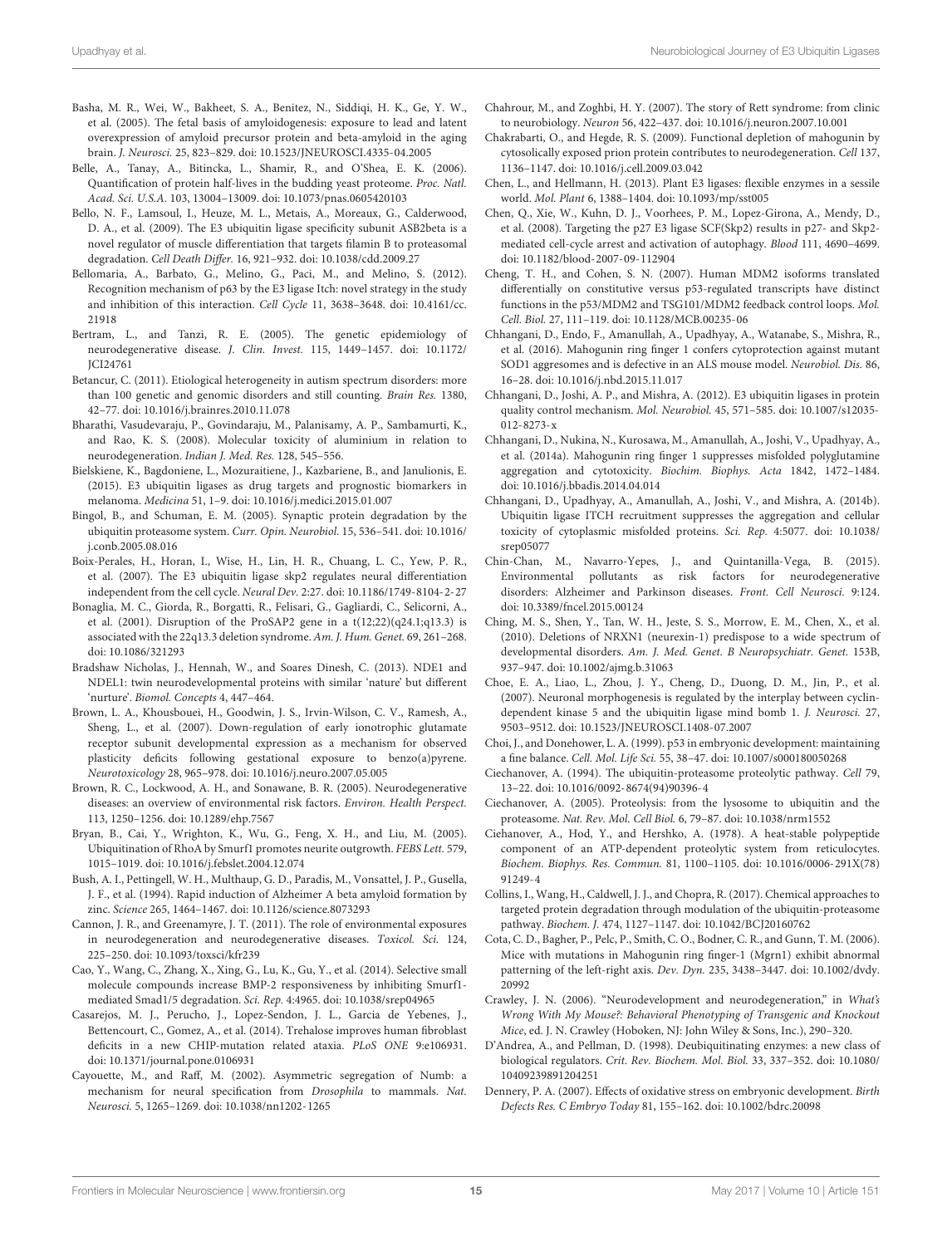- Di Marcotullio, L., Ferretti, E., Greco, A., De Smaele, E., Po, A., Sico, M. A., et al. (2006). Numb is a suppressor of Hedgehog signalling and targets Gli1 for Itch-dependent ubiquitination. Nat. Cell Biol. 8, 1415–1423. doi: 10.1038/ ncb1510
- DiFiglia, M., Sapp, E., Chase, K. O., Davies, S. W., Bates, G. P., Vonsattel, J., et al. (1997). Aggregation of huntingtin in neuronal intranuclear inclusions and dystrophic neurites in brain. Science 277, 1990–1993. doi: 10.1126/science.277. 5334.1990
- Dikic, I., and Robertson, M. (2012). Ubiquitin ligases and beyond. BMC Biol. 10:22. doi: 10.1186/1741-7007-10-22
- Ding, M., and Shen, K. (2008). The role of the ubiquitin proteasome system in synapse remodeling and neurodegenerative diseases. Bioessays 30, 1075–1083. doi: 10.1002/bies.20843
- Douglas, P. M., and Dillin, A. (2010). Protein homeostasis and aging in neurodegeneration. J. Cell Biol. 190, 719–729. doi: 10.1083/jcb.201005144
- Drinjakovic, J., Jung, H., Campbell, D. S., Strochlic, L., Dwivedy, A., and Holt, C. E. (2010). E3 ligase Nedd4 promotes axon branching by downregulating PTEN. Neuron 65, 341–357. doi: 10.1016/j.neuron.2010.01.017
- D'Souza, J., Hendricks, M., Le Guyader, S., Subburaju, S., Grunewald, B., Scholich, K., et al. (2005). Formation of the retinotectal projection requires Esrom, an ortholog of PAM (protein associated with Myc). Development 132, 247–256. doi: 10.1242/dev.01578
- Du, Z., He, F., Yu, Z., Bowerman, B., and Bao, Z. (2015). E3 ubiquitin ligases promote progression of differentiation during C. elegans embryogenesis. Dev. Biol. 398, 267–279. doi: 10.1016/j.ydbio.2014.12.009
- Dunker, A. K., Silman, I., Uversky, V. N., and Sussman, J. L. (2008). Function and structure of inherently disordered proteins. Curr. Opin. Struct. Biol. 18, 756–764. doi: 10.1016/j.sbi.2008.10.002
- Eldridge, A. G., and O'Brien, T. (2010). Therapeutic strategies within the ubiquitin proteasome system. Cell Death Differ. 17, 4–13. doi: 10.1038/cdd.2009.82
- Ellis, J. (1987). Proteins as molecular chaperones. Nature 328, 378–379. doi: 10.1038/328378a0
- Ernst, C. (2016). Proliferation and differentiation deficits are a major convergence point for neurodevelopmental disorders. Trends Neurosci. 39, 290–299. doi: 10.1016/j.tins.2016.03.001
- Esiri, M. (2007). Ageing and the brain. J. Pathol. 211, 181–187. doi: 10.1002/path. 2089
- Fado, R., Moubarak, R. S., Minano-Molina, A. J., Barneda-Zahonero, B., Valero, J., Saura, C. A., et al. (2013). X-linked inhibitor of apoptosis protein negatively regulates neuronal differentiation through interaction with cRAF and Trk. Sci. Rep. 3:2397. doi: 10.1038/srep02397
- Fero, M. L., Rivkin, M., Tasch, M., Porter, P., Carow, C. E., Firpo, E., et al. (1996). A syndrome of multiorgan hyperplasia with features of gigantism, tumorigenesis, and female sterility in p27(Kip1)-deficient mice. Cell 85, 733–744. doi: 10.1016/S0092-8674(00)81239-8
- Finch, C. E., and Tanzi, R. E. (1997). Genetics of aging. Science 278, 407–411. doi: 10.1126/science.278.5337.407
- Finley, D. (2009). Recognition and processing of ubiquitin-protein conjugates by the proteasome. Annu. Rev. Biochem. 78, 477–513. doi: 10.1146/annurev. biochem.78.081507.101607
- Frith, U., and Happé, F. (2005). Autism spectrum disorder. Curr. Biol. 15, R786–R790. doi: 10.1016/j.cub.2005.09.033
- Gage, F. H., and Temple, S. (2013). Neural stem cells: generating and regenerating the brain. Neuron 80, 588–601. doi: 10.1016/j.neuron.2013.10.037
- Gallastegui, N., and Groll, M. (2010). The 26S proteasome: assembly and function of a destructive machine. Trends Biochem. Sci. 35, 634–642. doi: 10.1016/j.tibs. 2010.05.005
- Gao, J., Buckley, S. M., Cimmino, L., Guillamot, M., Strikoudis, A., Cang, Y., et al. (2015). The CUL4-DDB1 ubiquitin ligase complex controls adult and embryonic stem cell differentiation and homeostasis. eLife 4:e07539. doi: 10.7554/eLife.07539
- Germain, D. (2008). Ubiquitin-dependent and-independent mitochondrial protein quality controls: implications in ageing and neurodegenerative diseases. Mol. Microbiol. 70, 1334–1341. doi: 10.1111/j.1365-2958.2008. 06502.x
- Geschwind, D. H., and Levitt, P. (2007). Autism spectrum disorders: developmental disconnection syndromes. Curr. Opin. Neurobiol. 17, 103–111. doi: 10.1016/j.conb.2007.01.009
- Gilbert, S. L., Dobyns, W. B., and Lahn, B. T. (2005). Genetic links between brain development and brain evolution. Nat. Rev. Genet. 6, 581–590. doi: 10.1038/ nrg1634
- Glickman, M. H., and Ciechanover, A. (2002). The ubiquitin-proteasome proteolytic pathway: destruction for the sake of construction. Physiol. Rev. 82, 373–428. doi: 10.1152/physrev.00027.2001
- Goate, A., and Chartier-Harlin, M.-C. (1991). Segregation of a missense mutation in the amyloid precursor protein gene with familial Alzheimer's disease. Nature 349, 704–706. doi: 10.1038/349704a0
- Goldenberg, S. J., Marblestone, J. G., Mattern, M. R., and Nicholson, B. (2010). Strategies for the identification of ubiquitin ligase inhibitors. Biochem. Soc. Trans. 38, 132–136. doi: 10.1042/BST0380132
- Goru, S. K., Pandey, A., and Gaikwad, A. B. (2016). E3 ubiquitin ligases as novel targets for inflammatory diseases. Pharmacol. Res. 106, 1–9. doi: 10.1016/j.phrs. 2016.02.006
- Gressens, P., Mesples, B., Sahir, N., Marret, S., and Sola, A. (2001). Environmental factors and disturbances of brain development. Semin. Neonatol. 6:185–194. doi: 10.1053/siny.2001.0048
- Gurevich, E. V., and Gurevich, V. V. (2014). Therapeutic potential of small molecules and engineered proteins. Handb. Exp. Pharmacol. 219, 1–12. doi: 10.1007/978-3-642-41199-1\_1
- Haas, A. L., and Rose, I. A. (1982). The mechanism of ubiquitin activating enzyme. A kinetic and equilibrium analysis. J. Biol. Chem. 257, 10329–10337.
- Hampton, R. Y., and Garza, R. M. (2009). Protein quality control as a strategy for cellular regulation: lessons from ubiquitin-mediated regulation of the sterol pathway. Chem. Rev. 109, 1561–1574. doi: 10.1021/cr800544v
- Han, S., Kim, S., Bahl, S., Li, L., Burande, C. F., Smith, N., et al. (2012). The E3 ubiquitin ligase protein associated with Myc (Pam) regulates mammalian/mechanistic target of rapamycin complex 1 (mTORC1) signaling in vivo through N- and C-terminal domains. J. Biol. Chem. 287, 30063–30072. doi: 10.1074/jbc.M112.353987
- Han, S., Witt, R. M., Santos, T. M., Polizzano, C., Sabatini, B. L., and Ramesh, V. (2008). Pam (Protein associated with Myc) functions as an E3 ubiquitin ligase and regulates TSC/mTOR signaling. Cell. Signal. 20, 1084–1091. doi: 10.1016/j. cellsig.2008.01.020
- Han, Z., Lu, J., Liu, Y., Davis, B., Lee, M. S., Olson, M. A., et al. (2014). Smallmolecule probes targeting the viral PPxY-host Nedd4 interface block egress of a broad range of RNA viruses. J. Virol. 88, 7294–7306. doi: 10.1128/JVI.00591-14
- Harbord, M. (2001). Levodopa responsive Parkinsonism in adults with Angelman Syndrome. J. Clin. Neurosci. 8, 421–422. doi: 10.1054/jocn.2000.0753
- Hartl, F. U., Bracher, A., and Hayer-Hartl, M. (2011). Molecular chaperones in protein folding and proteostasis. Nature 475, 324–332. doi: 10.1038/ nature10317
- Hartl, F. U., and Hayer-Hartl, M. (2009). Converging concepts of protein folding in vitro and in vivo. Nat. Struct. Mol. Biol. 16, 574–581. doi: 10.1038/nsmb.1591
- He, L., Lu, X. Y., Jolly, A. F., Eldridge, A. G., Watson, S. J., Jackson, P. K., et al. (2003). Spongiform degeneration in mahoganoid mutant mice. Science 299, 710–712. doi: 10.1126/science.1079694
- Hellmann, H., and Estelle, M. (2002). Plant development: regulation by protein degradation. Science 297, 793–797. doi: 10.1126/science.1072831
- Hershko, A., and Ciechanover, A. (1992). The ubiquitin system for protein degradation. Annu. Rev. Biochem. 61, 761–807. doi: 10.1146/annurev.bi.61. 070192.003553
- Hershko, A., Ciechanover, A., and Varshavsky, A. (2000). The ubiquitin system. Nat. Med. 6, 1073–1081. doi: 10.1038/80384
- Hershko, A., Heller, H., Elias, S., and Ciechanover, A. (1983). Components of ubiquitin-protein ligase system. Resolution, affinity purification, and role in protein breakdown. J. Biol. Chem. 258, 8206–8214.
- Hilt, W., and Wolf, D. H. (2000). Proteasomes: The World of Regulatory Proteolysis. Austin, TX: Landes Bioscience.
- Ho, S. M., Tang, W. Y., Belmonte de Frausto, J., and Prins, G. S. (2006). Developmental exposure to estradiol and bisphenol A increases susceptibility to prostate carcinogenesis and epigenetically regulates phosphodiesterase type 4 variant 4. Cancer Res. 66, 5624–5632. doi: 10.1158/0008-5472.CAN-06-0516
- Hollstein, R., Parry, D. A., Nalbach, L., Logan, C. V., Strom, T. M., Hartill, V. L., et al. (2015). HACE1 deficiency causes an autosomal recessive neurodevelopmental syndrome. J. Med. Genet. 52, 797–803. doi: 10.1136/ jmedgenet-2015-103344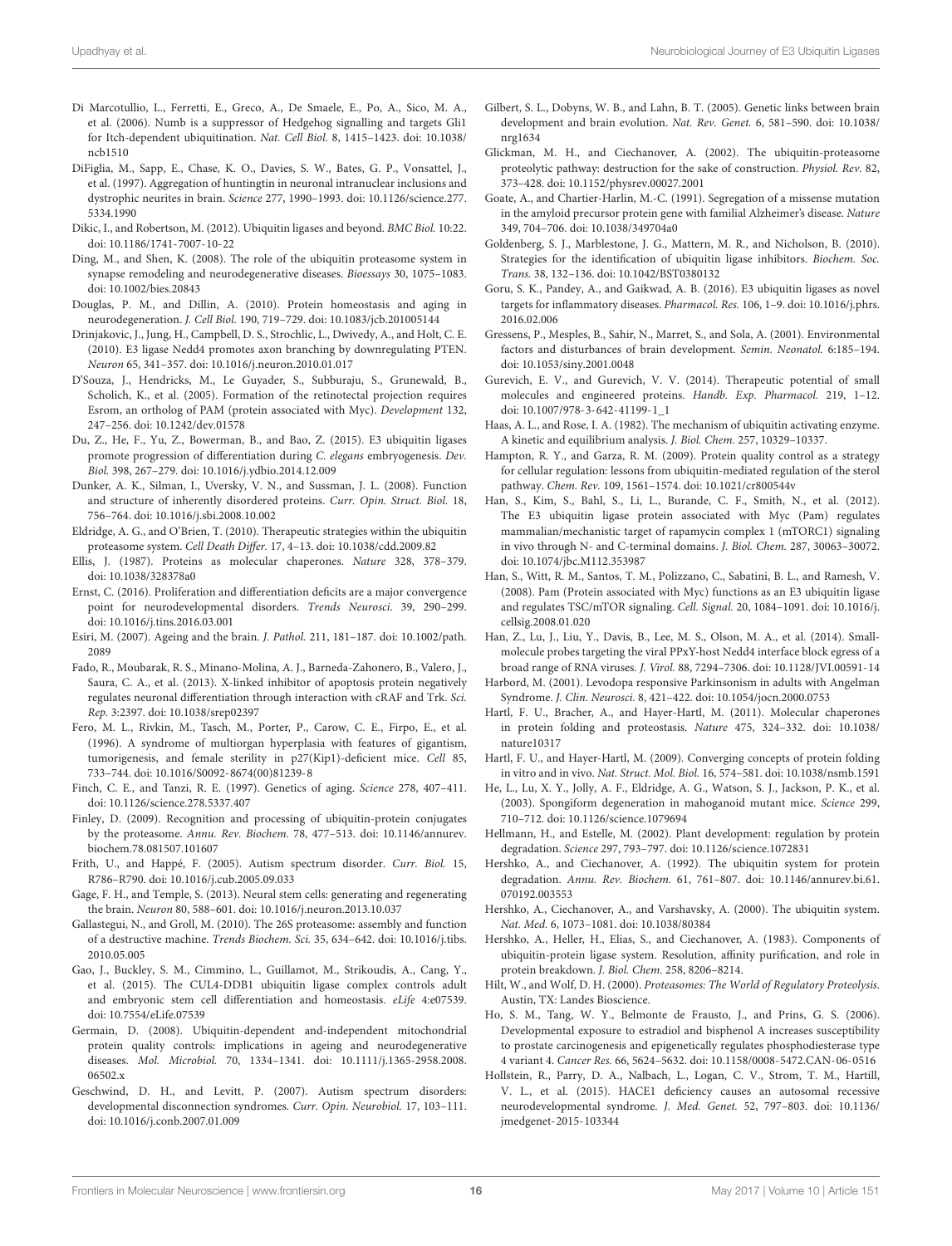- Hong, X., Liu, W., Song, R., Shah, J. J., Feng, X., Tsang, C. K., et al. (2016). SOX9 is targeted for proteasomal degradation by the E3 ligase FBW7 in response to DNA damage. Nucleic Acids Res. 44, 8855–8869. doi: 10.1093/nar/ gkw748
- Hongming, H., and Jian, H. (2009). Bortezomib inhibits maturation and function of osteoclasts from PBMCs of patients with multiple myeloma by downregulating TRAF6. Leuk. Res. 33, 115–122. doi: 10.1016/j.leukres.2008. 07.028
- Huang, C. (2010). Roles of E3 ubiquitin ligases in cell adhesion and migration. Cell Adh. Migr. 4, 10–18. doi: 10.4161/cam.4.1.9834
- Huang, H. S., Allen, J. A., Mabb, A. M., King, I. F., Miriyala, J., Taylor-Blake, B., et al. (2011). Topoisomerase inhibitors unsilence the dormant allele of Ube3a in neurons. Nature 481, 185–189. doi: 10.1038/nature10726
- Huang, X., and Dixit, V. M. (2016). Drugging the undruggables: exploring the ubiquitin system for drug development. Cell Res. 26, 484–498. doi: 10.1038/cr. 2016.31
- Huizink, A. C., and Mulder, E. J. (2006). Maternal smoking, drinking or cannabis use during pregnancy and neurobehavioral and cognitive functioning in human offspring. Neurosci. Biobehav. Rev. 30, 24–41. doi: 10.1016/j.neubiorev.2005. 04.005
- Hung, C. W., Chen, Y. C., Hsieh, W. L., Chiou, S. H., and Kao, C. L. (2010). Ageing and neurodegenerative diseases. Ageing Res. Rev. 9(Suppl. 1), S36–S46. doi: 10.1016/j.arr.2010.08.006
- Hutton, M., Lendon, C. L., Rizzu, P., Baker, M., Froelich, S., Houlden, H., et al. (1998). Association of missense and 5'-splice-site mutations in tau with the inherited dementia FTDP-17. Nature 393, 702–705. doi: 10.1038/ 31508
- Huxley, R. R., Shiell, A. W., and Law, C. M. (2000). The role of size at birth and postnatal catch-up growth in determining systolic blood pressure: a systematic review of the literature. J. Hypertens. 18, 815–831. doi: 10.1097/00004872- 200018070-00002
- Iguchi, Y., Katsuno, M., Niwa, J.-I., Takagi, S., Ishigaki, S., Ikenaka, K., et al. (2013). Loss of TDP-43 causes age-dependent progressive motor neuron degeneration. Brain 136, 1371–1382. doi: 10.1093/brain/awt029
- Itoh, M., Kim, C. H., Palardy, G., Oda, T., Jiang, Y. J., Maust, D., et al. (2003). Mind bomb is a ubiquitin ligase that is essential for efficient activation of Notch signaling by Delta. Dev. Cell 4, 67–82. doi: 10.1016/S1534-5807(02)00409-4
- Jamain, S., Quach, H., Betancur, C., Rastam, M., Colineaux, C., Gillberg, I. C., et al. (2003). Mutations of the X-linked genes encoding neuroligins NLGN3 and NLGN4 are associated with autism. Nat. Genet. 34, 27–29. doi: 10.1038/ng1136
- Jiang, Y. H., Armstrong, D., Albrecht, U., Atkins, C. M., Noebels, J. L., Eichele, G., et al. (1998). Mutation of the Angelman ubiquitin ligase in mice causes increased cytoplasmic p53 and deficits of contextual learning and long-term potentiation. Neuron 21, 799–811. doi: 10.1016/S0896-6273(00) 80596-6
- Jin, P., and Warren, S. T. (2000). Understanding the molecular basis of fragile X syndrome. Hum. Mol. Genet. 9, 901–908. doi: 10.1093/hmg/9.6.901
- Jirtle, R. L., and Skinner, M. K. (2007). Environmental epigenomics and disease susceptibility. Nat. Rev. Genet. 8, 253–262. doi: 10.1038/nrg2045
- Joshi, V., Amanullah, A., Upadhyay, A., Mishra, R., Kumar, A., and Mishra, A. (2016). A decade of boon or burden: What has the CHIP ever done for cellular protein quality control mechanism implicated in neurodegeneration and aging? Front. Mol. Neurosci. 9:93. doi: 10.3389/fnmol.2016.00093
- Kallijarvi, J., Avela, K., Lipsanen-Nyman, M., Ulmanen, I., and Lehesjoki, A. E. (2002). The TRIM37 gene encodes a peroxisomal RING-B-box-coiled-coil protein: classification of mulibrey nanism as a new peroxisomal disorder. Am. J. Hum. Genet. 70, 1215–1228. doi: 10.1086/340256
- Kampa, M., and Castanas, E. (2008). Human health effects of air pollution. Environ. Pollut. 151, 362–367. doi: 10.1016/j.envpol.2007.06.012
- Kanazawa, I. (2001). How do neurons die in neurodegenerative diseases? Trends Mol. Med. 7, 339–344. doi: 10.1016/S1471-4914(01)02017-2
- Kaneko, M., Yasui, S., Niinuma, Y., Arai, K., Omura, T., Okuma, Y., et al. (2007). A different pathway in the endoplasmic reticulum stress-induced expression of human HRD1 and SEL1 genes. FEBS Lett. 581, 5355–5360. doi: 10.1016/j. febslet.2007.10.033
- Kang, S. C., and Lee, B. M. (2005). DNA methylation of estrogen receptor alpha gene by phthalates. J. Toxicol. Environ. Health A 68, 1995–2003. doi: 10.1080/ 15287390491008913
- Kanthasamy, A., Jin, H., Anantharam, V., Sondarva, G., Rangasamy, V., Rana, A., et al. (2012). Emerging neurotoxic mechanisms in environmental factorsinduced neurodegeneration. Neurotoxicology 33, 833–837. doi: 10.1016/j.neuro. 2012.01.011
- Kaushik, S., and Cuervo, A. M. (2015). Proteostasis and aging. Nat. Med. 21, 1406–1415. doi: 10.1038/nm.4001
- Kavakebi, P., Hausott, B., Tomasino, A., Ingorokva, S., and Klimaschewski, L. (2005). The N-end rule ubiquitin-conjugating enzyme, HR6B, is up-regulated by nerve growth factor and required for neurite outgrowth. Mol. Cell. Neurosci. 29, 559–568. doi: 10.1016/j.mcn.2005.04.008
- Kawabe, H., and Brose, N. (2011). The role of ubiquitylation in nerve cell development. Nat. Rev. Neurosci. 12, 251–268. doi: 10.1038/nrn3009
- Kawabe, H., Neeb, A., Dimova, K., Young, S. M. Jr., Takeda, M., Katsurabayashi, S., et al. (2010). Regulation of Rap2A by the ubiquitin ligase Nedd4-1 controls neurite development. Neuron 65, 358–372. doi: 10.1016/j.neuron.2010.01.007
- Kawada, K., Iekumo, T., Saito, R., Kaneko, M., Mimori, S., Nomura, Y., et al. (2014). Aberrant neuronal differentiation and inhibition of dendrite outgrowth resulting from endoplasmic reticulum stress. J. Neurosci. Res. 92, 1122–1133. doi: 10.1002/jnr.23389
- Khazaei, M. R., Bunk, E. C., Hillje, A. L., Jahn, H. M., Riegler, E. M., Knoblich, J. A., et al. (2011). The E3-ubiquitin ligase TRIM2 regulates neuronal polarization. J. Neurochem. 117, 29–37. doi: 10.1111/j.1471-4159.2010.06971.x
- Kim, A. H., Puram, S. V., Bilimoria, P. M., Ikeuchi, Y., Keough, S., Wong, M., et al. (2009). A centrosomal Cdc20-APC pathway controls dendrite morphogenesis in postmitotic neurons. Cell 136, 322–336. doi: 10.1016/j.cell.2008.11.050
- Kim, M. S., Pinto, S. M., Getnet, D., Nirujogi, R. S., Manda, S. S., Chaerkady, R., et al. (2014). A draft map of the human proteome. Nature 509, 575–581. doi: 10.1038/nature13302
- Kim, Y. E., Hipp, M. S., Bracher, A., Hayer-Hartl, M., and Ulrich Hartl, F. (2013). Molecular chaperone functions in protein folding and proteostasis. Annu. Rev. Biochem. 82, 323–355. doi: 10.1146/annurev-biochem-060208-092442
- Kimura, H., Tsuboi, D., Wang, C., Kushima, I., Koide, T., Ikeda, M., et al. (2015). Identification of Rare, single-nucleotide mutations in NDE1 and their contributions to schizophrenia susceptibility. Schizophr. Bull. 41, 744–753. doi: 10.1093/schbul/sbu147
- Kishino, T., Lalande, M., and Wagstaff, J. (1997). UBE3A/E6-AP mutations cause Angelman syndrome. Nat. Genet. 15, 70–73. doi: 10.1038/ng0197-70
- Kitada, T., Asakawa, S., Hattori, N., Matsumine, H., Yamamura, Y., Minoshima, S., et al. (1998). Mutations in the parkin gene cause autosomal recessive juvenile parkinsonism. Nature 392, 605–608. doi: 10.1038/33416
- Klein, A. L., Zilian, O., Suter, U., and Taylor, V. (2004). Murine numb regulates granule cell maturation in the cerebellum. Dev. Biol. 266, 161–177. doi: 10.1016/ j.ydbio.2003.10.017
- Knobloch, H., and Pasamanick, B. (1960). Environmental factors affecting human development, before and after birth. Pediatrics 26, 210–218.
- Koga, H., Kaushik, S., and Cuervo, A. M. (2011). Protein homeostasis and aging: the importance of exquisite quality control. Ageing Res. Rev. 10, 205–215. doi: 10.1016/j.arr.2010.02.001
- Komander, D., Clague, M. J., and Urbé, S. (2009). Breaking the chains: structure and function of the deubiquitinases. Nat. Rev. Mol. Cell Biol. 10, 550–563. doi: 10.1038/nrm2731
- Komander, D., and Rape, M. (2012). The ubiquitin code. Annu. Rev. Biochem. 81, 203–229. doi: 10.1146/annurev-biochem-060310-170328
- Konishi, Y., Stegmuller, J., Matsuda, T., Bonni, S., and Bonni, A. (2004). Cdh1- APC controls axonal growth and patterning in the mammalian brain. Science 303, 1026–1030. doi: 10.1126/science.1093712
- Koturbash, I., Baker, M., Loree, J., Kutanzi, K., Hudson, D., Pogribny, I., et al. (2006). Epigenetic dysregulation underlies radiation-induced transgenerational genome instability in vivo. Int. J. Radiat. Oncol. Biol. Phys. 66, 327–330. doi: 10.1016/j.ijrobp.2006.06.012
- Kuang, E., Qi, J., and Ronai, Z. (2013). Emerging roles of E3 ubiquitin ligases in autophagy. Trends Biochem. Sci. 38, 453–460. doi: 10.1016/j.tibs.2013.06.008
- Kuhnle, S., Mothes, B., Matentzoglu, K., and Scheffner, M. (2013). Role of the ubiquitin ligase E6AP/UBE3A in controlling levels of the synaptic protein Arc. Proc. Natl. Acad. Sci. U.S.A. 110, 8888–8893. doi: 10.1073/pnas.1302792110
- La Spada, A. R., Wilson, E. M., Lubahn, D. B., Harding, A. E., and Fischbeck, K. H. (1991). Androgen receptor gene mutations in X-linked spinal and bulbar muscular atrophy. Nature 352, 77–79. doi: 10.1038/352077a0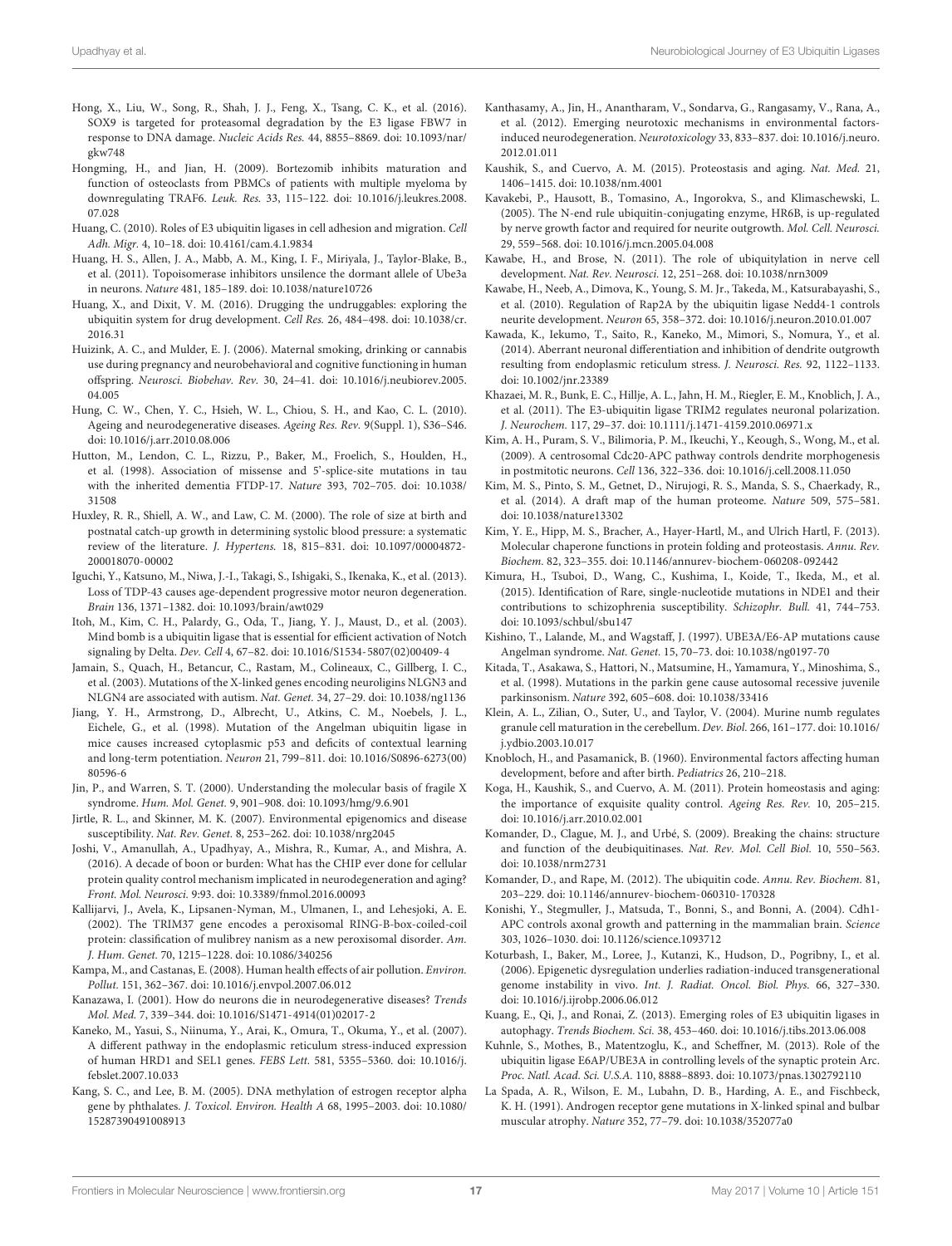- Landrigan, P. J., Sonawane, B., Butler, R. N., Trasande, L., Callan, R., and Droller, D. (2005). Early environmental origins of neurodegenerative disease in later life. Environ. Health Perspect. 113 1230–1233. doi: 10.1289/ehp.7571
- Lee, S. J., and Langhans, S. A. (2012). Anaphase-promoting complex/cyclosome protein Cdc27 is a target for curcumin-induced cell cycle arrest and apoptosis. BMC Cancer 12:44. doi: 10.1186/1471-2407-12-44
- Lenroot, R. K., and Giedd, J. N. (2008). The changing impact of genes and environment on brain development during childhood and adolescence: initial findings from a neuroimaging study of pediatric twins. Dev. Psychopathol. 20, 1161–1175. doi: 10.1017/S0954579408000552
- Lilienbaum, A. (2013). Relationship between the proteasomal system and autophagy. Int. J. Biochem. Mol. Biol. 4, 1–26.
- Liu, H., and Stone, S. L. (2011). E3 ubiquitin ligases and abscisic acid signaling. Plant Signal. Behav. 6, 344–348. doi: 10.4161/psb.6.3.13914
- Liu, Y. C. (2004). Ubiquitin ligases and the immune response. Annu. Rev. Immunol. 22, 81–127. doi: 10.1146/annurev.immunol.22.012703.104813
- Lohr, N. J., Molleston, J. P., Strauss, K. A., Torres-Martinez, W., Sherman, E. A., Squires, R. H., et al. (2010). Human ITCH E3 ubiquitin ligase deficiency causes syndromic multisystem autoimmune disease. Am. J. Hum. Genet. 86, 447–453. doi: 10.1016/j.ajhg.2010.01.028
- Lomaga, M. A., Henderson, J. T., Elia, A. J., Robertson, J., Noyce, R. S., Yeh, W. C., et al. (2000). Tumor necrosis factor receptor-associated factor 6 (TRAF6) deficiency results in exencephaly and is required for apoptosis within the developing CNS. J. Neurosci. 20, 7384–7393.
- Lord, C., Cook, E. H., Leventhal, B. L., and Amaral, D. G. (2000). Autism spectrum disorders. Neuron 28, 355–363. doi: 10.1016/S0896-6273(00)00115-X
- Luo, J., Shen, G., Yan, J., He, C., and Zhang, H. (2006). AtCHIP functions as an E3 ubiquitin ligase of protein phosphatase 2A subunits and alters plant response to abscisic acid treatment. Plant J. 46, 649–657. doi: 10.1111/j.1365-313X.2006. 02730.x
- Maller Schulman, B. R., Liang, X., Stahlhut, C., DelConte, C., Stefani, G., and Slack, F. J. (2008). The let-7 microRNA target gene, Mlin41/Trim71 is required for mouse embryonic survival and neural tube closure. Cell Cycle 7, 3935–3942. doi: 10.4161/cc.7.24.7397
- Mayer, R. J., Ciechanover, A. J., and Rechsteiner, M. (2005). Protein Degradation: Ubiquitin and the Chemistry of Life. Weinheim: Wiley.
- McCormack, A. L., and Di Monte, D. A. (2003). Effects of L-dopa and other amino acids against paraquat-induced nigrostriatal degeneration. J. Neurochem. 85, 82–86. doi: 10.1046/j.1471-4159.2003.01621.x
- McGill, M. A., and McGlade, C. J. (2003). Mammalian numb proteins promote Notch1 receptor ubiquitination and degradation of the Notch1 intracellular domain. J. Biol. Chem. 278, 23196–23203. doi: 10.1074/jbc.M30282 7200
- Meng, L., Person, R. E., Huang, W., Zhu, P. J., Costa-Mattioli, M., and Beaudet, A. L. (2013). Truncation of Ube3a-ATS unsilences paternal Ube3a and ameliorates behavioral defects in the Angelman syndrome mouse model. PLoS Genet. 9:e1004039. doi: 10.1371/journal.pgen.1004039
- Meng, L., Ward, A. J., Chun, S., Bennett, C. F., Beaudet, A. L., and Rigo, F. (2015). Towards a therapy for Angelman syndrome by targeting a long non-coding RNA. Nature 518, 409–412. doi: 10.1038/nature13975
- Micale, L., Fusco, C., Augello, B., Napolitano, L. M., Dermitzakis, E. T., Meroni, G., et al. (2008). Williams-Beuren syndrome TRIM50 encodes an E3 ubiquitin ligase. Eur. J. Hum. Genet. 16, 1038–1049. doi: 10.1038/ejhg. 2008.68
- Mick, E., Biederman, J., Faraone, S. V., Sayer, J., and Kleinman, S. (2002). Casecontrol study of attention-deficit hyperactivity disorder and maternal smoking, alcohol use, and drug use during pregnancy. J. Am. Acad. Child Adolesc. Psychiatry 41, 378–385. doi: 10.1097/00004583-200204000-00009
- Miles, J. H. (2011). Autism spectrum disorders—a genetics review. Genet. Med. 13, 278–294. doi: 10.1097/GIM.0b013e3181ff67ba
- Millar, J. K., Wilson-Annan, J. C., Anderson, S., Christie, S., Taylor, M. S., Semple, C. A., et al. (2000). Disruption of two novel genes by a translocation cosegregating with schizophrenia. Hum. Mol. Genet. 9, 1415–1423. doi: 10.1093/ hmg/9.9.1415
- Mishra, A., Dikshit, P., Purkayastha, S., Sharma, J., Nukina, N., and Jana, N. R. (2008). E6-AP promotes misfolded polyglutamine proteins for proteasomal degradation and suppresses polyglutamine protein aggregation and toxicity. J. Biol. Chem. 283, 7648–7656. doi: 10.1074/jbc.M706620200
- Mishra, A., Godavarthi, S. K., and Jana, N. R. (2009a). UBE3A/E6-AP regulates cell proliferation by promoting proteasomal degradation of p27. Neurobiol. Dis. 36, 26–34. doi: 10.1016/j.nbd.2009.06.010
- Mishra, A., Godavarthi, S. K., Maheshwari, M., Goswami, A., and Jana, N. R. (2009b). The ubiquitin ligase E6-AP is induced and recruited to aggresomes in response to proteasome inhibition and may be involved in the ubiquitination of Hsp70-bound misfolded proteins. J. Biol. Chem. 284, 10537–10545. doi: 10.1074/jbc.M806804200
- Mishra, A., and Jana, N. R. (2008). Regulation of turnover of tumor suppressor p53 and cell growth by E6-AP, a ubiquitin protein ligase mutated in Angelman mental retardation syndrome. Cell. Mol. Life Sci. 65, 656–666. doi: 10.1007/ s00018-007-7476-1
- Mishra, A., Maheshwari, M., Chhangani, D., Fujimori-Tonou, N., Endo, F., Joshi, A. P., et al. (2013). E6-AP association promotes SOD1 aggresomes degradation and suppresses toxicity. Neurobiol. Aging 34, 1310.e11–1310.e23. doi: 10.1016/ j.neurobiolaging.2012.08.016
- Mitchell, K. J. (2011). The genetics of neurodevelopmental disease. Curr. Opin. Neurobiol. 21, 197–203. doi: 10.1016/j.conb.2010.08.009
- Moon, J., Parry, G., and Estelle, M. (2004). The ubiquitin-proteasome pathway and plant development. Plant Cell 16, 3181–3195. doi: 10.1105/tpc.104.161220
- Morice-Picard, F., Benard, G., Rezvani, H. R., Lasseaux, E., Simon, D., Moutton, S., et al. (2016). Complete loss of function of the ubiquitin ligase HERC2 causes a severe neurodevelopmental phenotype. Eur. J. Hum. Genet. 25, 52–58. doi: 10.1038/ejhg.2016.139
- Morimoto, R. I. (2008). Proteotoxic stress and inducible chaperone networks in neurodegenerative disease and aging. Genes Dev. 22, 1427–1438. doi: 10.1101/ gad.1657108
- Mulherkar, S., Uddin, M. D., Couvillon, A. D., Sillitoe, R. V., and Tolias, K. F. (2014). The small GTPases RhoA and Rac1 regulate cerebellar development by controlling cell morphogenesis, migration and foliation. Dev. Biol. 394, 39–53. doi: 10.1016/j.ydbio.2014.08.004
- Murphey, R. K., and Godenschwege, T. A. (2002). New roles for ubiquitin in the assembly and function of neuronal circuits. Neuron 36, 5–8. doi: 10.1016/S0896- 6273(02)00943-1
- Nakayama, K. I., and Nakayama, K. (2006). Ubiquitin ligases: cell-cycle control and cancer. Nat. Rev. Cancer 6, 369–381. doi: 10.1038/nrc1881
- Niccoli, T., and Partridge, L. (2012). Ageing as a risk factor for disease. Curr. Biol. 22, R741–R752. doi: 10.1016/j.cub.2012.07.024
- Nodzon, L. A., Xu, W. H., Wang, Y., Pi, L. Y., Chakrabarty, P. K., and Song, W. Y. (2004). The ubiquitin ligase XBAT32 regulates lateral root development in Arabidopsis. Plant J. 40, 996–1006. doi: 10.1111/j.1365-313X.2004.02266.x
- Norris, V., and Root-Bernstein, R. (2009). The eukaryotic cell originated in the integration and redistribution of hyperstructures from communities of prokaryotic cells based on molecular complementarity. Int. J. Mol. Sci. 10, 2611–2632. doi: 10.3390/ijms10062611
- Nunomura, A., Perry, G., Aliev, G., Hirai, K., Takeda, A., Balraj, E. K., et al. (2001). Oxidative damage is the earliest event in Alzheimer disease. J. Neuropathol. Exp. Neurol. 60, 759–767. doi: 10.1093/jnen/60.8.759
- Ornoy, A., and Ergaz, Z. (2010). Alcohol abuse in pregnant women: effects on the fetus and newborn, mode of action and maternal treatment. Int. J. Environ. Res. Public Health 7, 364–379. doi: 10.3390/ijerph7020364
- Orr, H. T., Chung, M.-Y., Banfi, S., Kwiatkowski, T. J., Servadio, A., Beaudet, A. L., et al. (1993). Expansion of an unstable trinucleotide CAG repeat in spinocerebellar ataxia type 1. Nat. Genet. 4, 221–226. doi: 10.1038/ng0793-221
- Ouellette, E. M., Rosett, H. L., Rosman, N. P., and Weiner, L. (1977). Adverse effects on offspring of maternal alcohol abuse during pregnancy. N. Engl. J. Med. 297, 528–530. doi: 10.1056/NEJM197709082971003
- Page, B. D., Diede, S. J., Tenlen, J. R., and Ferguson, E. L. (2007). EEL-1, a Hect E3 ubiquitin ligase, controls asymmetry and persistence of the SKN-1 transcription factor in the early C. elegans embryo. Development 134, 2303–2314. doi: 10.1242/dev.02855
- Pakkenberg, B., and Gundersen, H. J. (1997). Neocortical neuron number in humans: effect of sex and age. J. Comp. Neurol. 384, 312–320. doi: 10.1002/ (SICI)1096-9861(19970728)384:2<312::AID-CNE10>3.0.CO;2-K
- Park, H., Yang, J., Kim, R., Li, Y., Lee, Y., Lee, C., et al. (2015). Mice lacking the PSD-95-interacting E3 ligase, Dorfin/Rnf19a, display reduced adult neurogenesis, enhanced long-term potentiation, and impaired contextual fear conditioning. Sci. Rep. 5:16410. doi: 10.1038/srep16410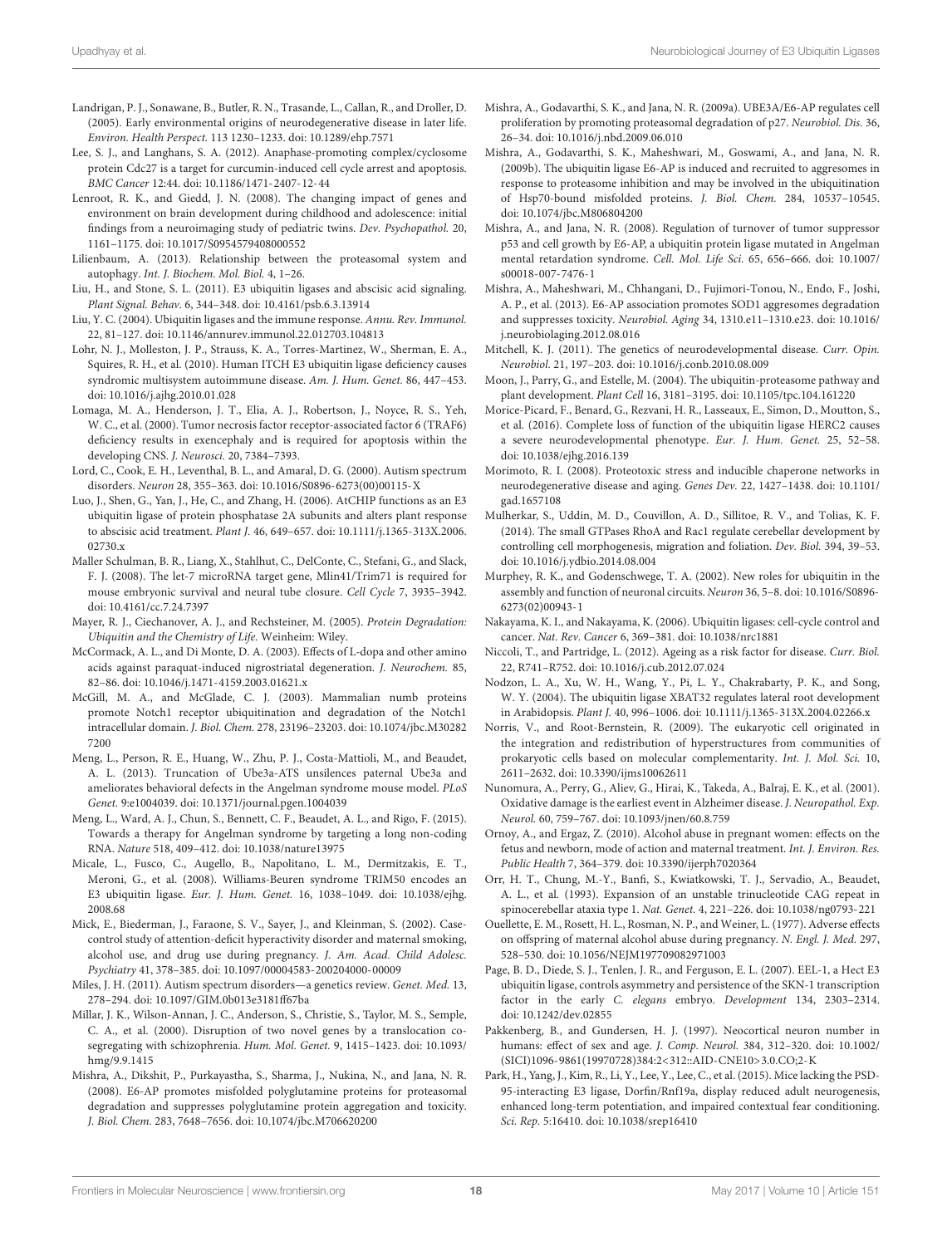- Perera, F., and Herbstman, J. (2011). Prenatal environmental exposures, epigenetics, and disease. Reprod. Toxicol. 31, 363-373. doi: 10.1016/j.reprotox. 2010.12.055
- Perry, W. L., Hustad, C. M., Swing, D. A., O'Sullivan, T. N., Jenkins, N. A., and Copeland, N. G. (1998). The itchy locus encodes a novel ubiquitin protein ligase that is disrupted in a18H mice. Nat. Genet. 18, 143–146. doi: 10.1038/ ng0298-143
- Peter, S., Bultinck, J., Myant, K., Jaenicke, L. A., Walz, S., Muller, J., et al. (2014). Tumor cell-specific inhibition of MYC function using small molecule inhibitors of the HUWE1 ubiquitin ligase. EMBO Mol. Med. 6, 1525–1541. doi: 10.15252/ emmm.201403927
- Pettegrew, J., Klunk, W., Panchalingam, K., McClure, R., and Stanley, J. (2000). Molecular insights into neurodevelopmental and neurodegenerative diseases. Brain Res. Bull. 53, 455–469. doi: 10.1016/S0361-9230(00)00376-2
- Pintard, L., Kurz, T., Glaser, S., Willis, J. H., Peter, M., and Bowerman, B. (2003). Neddylation and deneddylation of CUL-3 is required to target MEI-1/Katanin for degradation at the meiosis-to-mitosis transition in C. elegans. Curr. Biol. 13, 911–921. doi: 10.1016/S0960-9822(03)00336-1
- Polo, S. (2012). Signaling-mediated control of ubiquitin ligases in endocytosis. BMC Biol. 10:25. doi: 10.1186/1741-7007-10-25
- Polymeropoulos, M. H., Lavedan, C., Leroy, E., Ide, S. E., Dehejia, A., Dutra, A., et al. (1997). Mutation in the α-synuclein gene identified in families with Parkinson's disease. Science 276, 2045–2047. doi: 10.1126/science.276.5321.2045
- Power, C., and Jefferis, B. J. (2002). Fetal environment and subsequent obesity: a study of maternal smoking. Int. J. Epidemiol. 31, 413–419. doi: 10.1093/intjepid/ 31.2.413
- Preuss, T. M. (2012). Human brain evolution: from gene discovery to phenotype discovery. Proc. Natl. Acad. Sci. U.S.A. 109(Suppl. 1), 10709–10716. doi: 10.1073/pnas.1201894109
- Prusiner, S. B., and DeArmond, S. J. (1994). Prion diseases and neurodegeneration. Annu. Rev. Neurosci. 17, 311–339. doi: 10.1146/annurev.ne.17.030194.001523
- Qin, X., Chen, S., Qiu, Z., Zhang, Y., and Qiu, F. (2012). Proteomic analysis of ubiquitination-associated proteins in a cisplatin-resistant human lung adenocarcinoma cell line. Int. J. Mol. Med. 29, 791–800.
- Quaderi, N. A., Schweiger, S., Gaudenz, K., Franco, B., Rugarli, E. I., Berger, W., et al. (1997). Opitz G/BBB syndrome, a defect of midline development, is due to mutations in a new RING finger gene on Xp22. Nat. Genet. 17, 285–291. doi: 10.1038/ng1197-285
- Raab, S., Drechsel, G., Zarepour, M., Hartung, W., Koshiba, T., Bittner, F., et al. (2009). Identification of a novel E3 ubiquitin ligase that is required for suppression of premature senescence in Arabidopsis. Plant J. 59, 39–51. doi: 10.1111/j.1365-313X.2009.03846.x
- Raff, R. A. (2012). The Shape of Life: Genes, Development, and the Evolution of Animal Form. Chicago, IL: University of Chicago Press.
- Rajalingam, K., and Dikic, I. (2016). SnapShot: expanding the ubiquitin code. Cell 164, 1074–1074.e1. doi: 10.1016/j.cell.2016.02.019
- Ramalingam, A., Zhou, X. G., Fiedler, S. D., Brawner, S. J., Joyce, J. M., Liu, H. Y., et al. (2011). 16p13.11 duplication is a risk factor for a wide spectrum of neuropsychiatric disorders. J. Hum. Genet. 56, 541–544. doi: 10.1038/jhg. 2011.42
- Reed, T. T. (2011). Lipid peroxidation and neurodegenerative disease. Free Radic. Biol. Med. 51, 1302–1319. doi: 10.1016/j.freeradbiomed.2011.06.027
- Rett, A. (1966). On a unusual brain atrophy syndrome in hyperammonemia in childhood. Wien. Med. Wochenschr. 116, 723–726.
- Reyes-Turcu, F. E., Ventii, K. H., and Wilkinson, K. D. (2009). Regulation and cellular roles of ubiquitin-specific deubiquitinating enzymes. Annu. Rev. Biochem. 78, 363–397. doi: 10.1146/annurev.biochem.78.082307. 091526
- Ritz, B. R., Manthripragada, A. D., Costello, S., Lincoln, S. J., Farrer, M. J., Cockburn, M., et al. (2009). Dopamine transporter genetic variants and pesticides in Parkinson's disease. Environ. Health Perspect. 117, 964–969. doi: 10.1289/ehp.0800277
- Ross, C. A., and Poirier, M. A. (2004). Protein aggregation and neurodegenerative disease. Nat. Med. 10(Suppl.), S10–S17. doi: 10.1038/nm1066
- Rotblat, B., Southwell, A. L., Ehrnhoefer, D. E., Skotte, N. H., Metzler, M., Franciosi, S., et al. (2014). HACE1 reduces oxidative stress and mutant Huntingtin toxicity by promoting the NRF2 response. Proc. Natl. Acad. Sci. U.S.A. 111, 3032–3037. doi: 10.1073/pnas.1314421111
- Rotin, D., and Kumar, S. (2009). Physiological functions of the HECT family of ubiquitin ligases. Nat. Rev. Mol. Cell Biol. 10, 398–409. doi: 10.1038/nrm2690
- Sahin, M., and Sur, M. (2015). Genes, circuits, and precision therapies for autism and related neurodevelopmental disorders. Science 350:aab3897. doi: 10.1126/ science.aab3897
- Saiga, T., Fukuda, T., Matsumoto, M., Tada, H., Okano, H. J., Okano, H., et al. (2009). Fbxo45 forms a novel ubiquitin ligase complex and is required for neuronal development. Mol. Cell. Biol. 29, 3529–3543. doi: 10.1128/MCB. 00364-09
- Salah, Z., Melino, G., and Aqeilan, R. I. (2011). Negative regulation of the Hippo pathway by E3 ubiquitin ligase ITCH is sufficient to promote tumorigenicity. Cancer Res. 71, 2010–2020. doi: 10.1158/0008-5472.CAN-10-3516
- Saunders, A. M., Strittmatter, W. J., Schmechel, D., George-Hyslop, P. S., Pericak-Vance, M. A., Joo, S., et al. (1993). Association of apolipoprotein E allele €4 with late-onset familial and sporadic Alzheimer's disease. Neurology 43, 1467–1467. doi: 10.1212/WNL.43.8.1467
- Scheuner, D., Eckman, C., Jensen, M., Song, X., Citron, M., Suzuki, N., et al. (1996). Secreted amyloid β–protein similar to that in the senile plaques of Alzheimer's disease is increased in vivo by the presenilin 1 and 2 and APP mutations linked to familial Alzheimer's disease. Nat. Med. 2, 864–870. doi: 10.1038/nm0896-864
- Schuettengruber, B., Chourrout, D., Vervoort, M., Leblanc, B., and Cavalli, G. (2007). Genome regulation by polycomb and trithorax proteins. Cell 128, 735–745. doi: 10.1016/j.cell.2007.02.009
- Schwartz, A. L., and Ciechanover, A. (2009). Targeting proteins for destruction by the ubiquitin system: implications for human pathobiology. Annu. Rev. Pharmacol. Toxicol. 49, 73–96. doi: 10.1146/annurev.pharmtox.051208.165340
- Schwechheimer, C., and Schwager, K. (2004). Regulated proteolysis and plant development. Plant Cell Rep. 23, 353–364. doi: 10.1007/s00299-004-0858-z
- Secchiero, P., Bosco, R., Celeghini, C., and Zauli, G. (2011). Recent advances in the therapeutic perspectives of Nutlin-3. Curr. Pharm. Des. 17, 569–577. doi: 10.2174/138161211795222586
- Segref, A., and Hoppe, T. (2008). Think locally: control of ubiquitin-dependent protein degradation in neurons. EMBO Rep. 10, 44–50. doi: 10.1038/embor. 2008.229
- Seigal, B. A., Connors, W. H., Fraley, A., Borzilleri, R. M., Carter, P. H., Emanuel, S. L., et al. (2015). The discovery of macrocyclic XIAP antagonists from a DNAprogrammed chemistry library, and their optimization to give lead compounds with in vivo antitumor activity. J. Med. Chem. 58, 2855–2861. doi: 10.1021/ jm501892g
- Selderslaghs, I. W., Van Rompay, A. R., De Coen, W., and Witters, H. E. (2009). Development of a screening assay to identify teratogenic and embryotoxic chemicals using the zebrafish embryo. Reprod. Toxicol. 28, 308–320. doi: 10.1016/j.reprotox.2009.05.004
- Shalizi, A., Bilimoria, P. M., Stegmuller, J., Gaudilliere, B., Yang, Y., Shuai, K., et al. (2007). PIASx is a MEF2 SUMO E3 ligase that promotes postsynaptic dendritic morphogenesis. J. Neurosci. 27, 10037–10046. doi: 10.1523/JNEUROSCI.0361- 07.2007
- Silva-Santos, S., van Woerden, G. M., Bruinsma, C. F., Mientjes, E., Jolfaei, M. A., Distel, B., et al. (2015). Ube3a reinstatement identifies distinct developmental windows in a murine Angelman syndrome model. J. Clin. Invest. 125, 2069–2076. doi: 10.1172/JCI80554
- Skaar, J. R., Pagan, J. K., and Pagano, M. (2014). SCF ubiquitin ligase-targeted therapies. Nat. Rev. Drug Discov. 13, 889–903. doi: 10.1038/nrd4432
- Smith, A. H., Marshall, G., Yuan, Y., Ferreccio, C., Liaw, J., von Ehrenstein, O., et al. (2006). Increased mortality from lung cancer and bronchiectasis in young adults after exposure to arsenic in utero and in early childhood. Environ. Health Perspect. 114, 1293–1296. doi: 10.1289/ehp.8832
- Smrt, R. D., Szulwach, K. E., Pfeiffer, R. L., Li, X., Guo, W., Pathania, M., et al. (2010). MicroRNA miR-137 regulates neuronal maturation by targeting ubiquitin ligase mind bomb-1. Stem Cells 28, 1060–1070. doi: 10.1002/stem.431
- Stegmuller, J., and Bonni, A. (2010). Destroy to create: E3 ubiquitin ligases in neurogenesis. F1000 Biol. Rep. 2:38 doi: 10.3410/B2-38
- Stick, S. M., Burton, P. R., Gurrin, L., Sly, P. D., and LeSouëf, P. N. (1996). Effects of maternal smoking during pregnancy and a family history of asthma on respiratory function in newborn infants. Lancet 348, 1060–1064. doi: 10.1016/ S0140-6736(96)04446-7
- Stiles, J., and Jernigan, T. L. (2010). The basics of brain development. Neuropsychol. Rev. 20, 327–348. doi: 10.1007/s11065-010-9148-4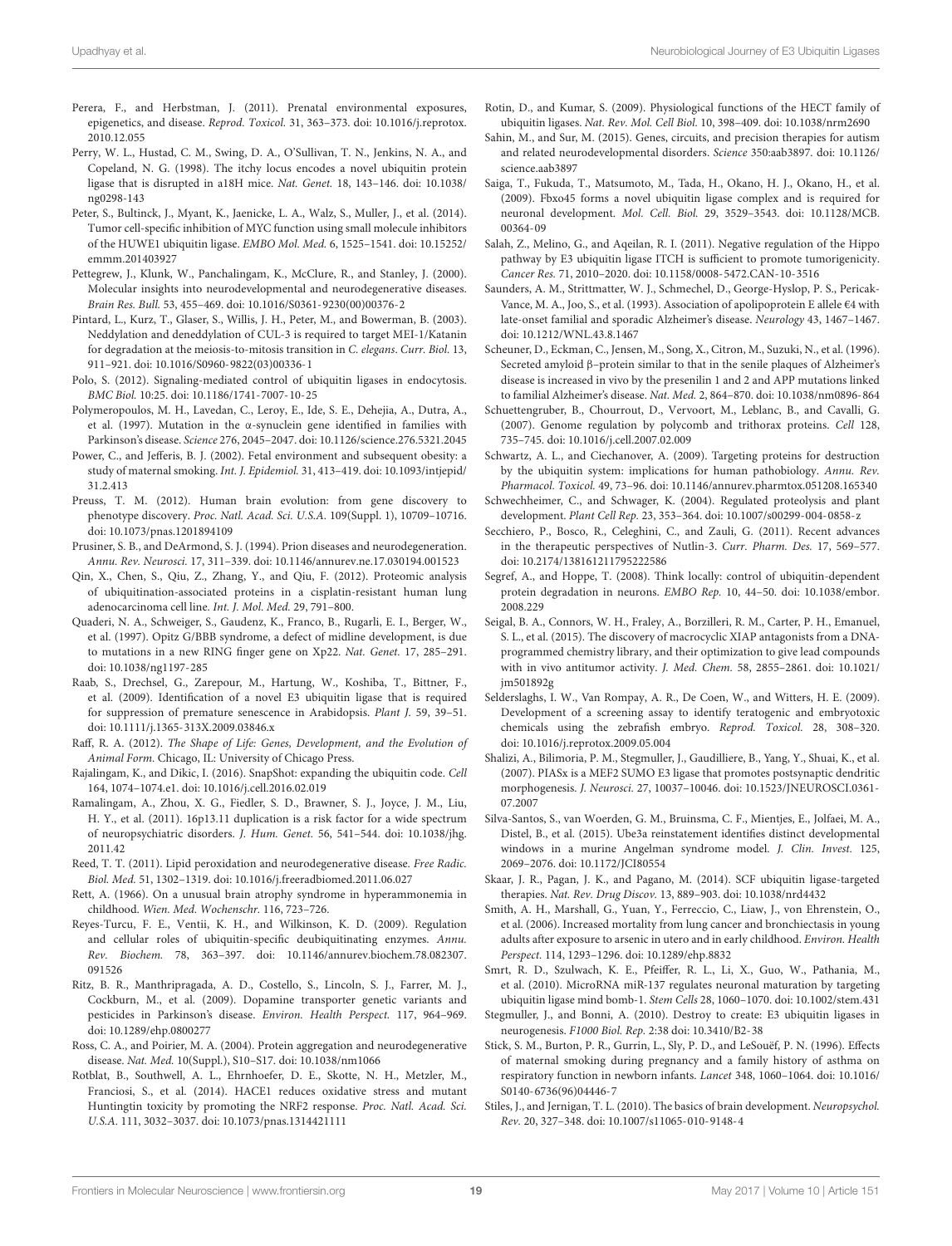- Stokes, A. H., Hastings, T. G., and Vrana, K. E. (1999). Cytotoxic and genotoxic potential of dopamine. J. Neurosci. Res. 55, 659–665. doi: 10.1002/(SICI)1097- 4547(19990315)55:6<659::AID-JNR1>3.0.CO;2-C
- Stone, S. L., and Callis, J. (2007). Ubiquitin ligases mediate growth and development by promoting protein death. Curr. Opin. Plant Biol. 10, 624–632. doi: 10.1016/j.pbi.2007.07.010
- Stone, S. L., Williams, L. A., Farmer, L. M., Vierstra, R. D., and Callis, J. (2006). KEEP ON GOING, a RING E3 ligase essential for Arabidopsis growth and development, is involved in abscisic acid signaling. Plant Cell 18, 3415–3428. doi: 10.1105/tpc.106.046532
- Sullivan, J. A., Shirasu, K., and Deng, X. W. (2003). The diverse roles of ubiquitin and the 26S proteasome in the life of plants. Nat. Rev. Genet. 4, 948–958. doi: 10.1038/nrg1228
- Sun, J., Zhu, G., Liu, Y., Standley, S., Ji, A., Tunuguntla, R., et al. (2015). UBE3A regulates synaptic plasticity and learning and memory by controlling SK2 channel endocytosis. Cell Rep. 12, 449–461. doi: 10.1016/j.celrep.2015.06.023
- Sun, K., Johnson, B. S., and Gunn, T. M. (2007). Mitochondrial dysfunction precedes neurodegeneration in mahogunin (Mgrn1) mutant mice. Neurobiol. Aging 28, 1840–1852. doi: 10.1016/j.neurobiolaging.2007.07.012
- Sun, Y. (2006). E3 ubiquitin ligases as cancer targets and biomarkers. Neoplasia 8, 645–654. doi: 10.1593/neo.06376
- Tahirovic, S., and Bradke, F. (2009). Neuronal polarity. Cold Spring Harb. Perspect. Biol. 1:a001644. doi: 10.1101/cshperspect.a001644
- Tai, H. C., and Schuman, E. M. (2008). Ubiquitin, the proteasome and protein degradation in neuronal function and dysfunction. Nat. Rev. Neurosci. 9, 826–838. doi: 10.1038/nrn2499
- Takano, T., Xu, C., Funahashi, Y., Namba, T., and Kaibuchi, K. (2015). Neuronal polarization. Development 142, 2088–2093. doi: 10.1242/dev.114454
- Tan, M., Li, Y., Yang, R., Xi, N., and Sun, Y. (2011a). Inactivation of SAG E3 ubiquitin ligase blocks embryonic stem cell differentiation and sensitizes leukemia cells to retinoid acid. PLoS ONE 6:e27726. doi: 10.1371/journal.pone. 0027726
- Tan, M., Zhao, Y., Kim, S. J., Liu, M., Jia, L., Saunders, T. L., et al. (2011b). SAG/RBX2/ROC2 E3 ubiquitin ligase is essential for vascular and neural development by targeting NF1 for degradation. Dev. Cell 21, 1062–1076. doi: 10.1016/j.devcel.2011.09.014
- Tan, X., Calderon-Villalobos, L. I., Sharon, M., Zheng, C., Robinson, C. V., Estelle, M., et al. (2007). Mechanism of auxin perception by the TIR1 ubiquitin ligase. Nature 446, 640–645. doi: 10.1038/nature05731
- Tarui, T., Takahashi, T., Nowakowski, R. S., Hayes, N. L., Bhide, P. G., and Caviness, V. S. (2005). Overexpression of p27 Kip 1, probability of cell cycle exit, and laminar destination of neocortical neurons. Cereb. Cortex 15, 1343–1355. doi: 10.1093/cercor/bhi017
- Tau, G. Z., and Peterson, B. S. (2010). Normal development of brain circuits. Neuropsychopharmacology 35, 147–168. doi: 10.1038/npp.2009.115
- Torrino, S., Visvikis, O., Doye, A., Boyer, L., Stefani, C., Munro, P., et al. (2011). The E3 ubiquitin-ligase HACE1 catalyzes the ubiquitylation of active Rac1. Dev. Cell 21, 959–965. doi: 10.1016/j.devcel.2011.08.015
- Townley-Tilson, W. H., Wu, Y., Ferguson, J. E. III, and Patterson, C. (2014). The ubiquitin ligase ASB4 promotes trophoblast differentiation through the degradation of ID2. PLoS ONE 9:e89451. doi: 10.1371/journal.pone.0089451
- Tsukamoto, S. (2016). Search for inhibitors of the ubiquitin-proteasome system from natural sources for cancer therapy. Chem. Pharm. Bull. 64, 112–118. doi: 10.1248/cpb.c15-00768
- Tursun, B., Schluter, A., Peters, M. A., Viehweger, B., Ostendorff, H. P., Soosairajah, J., et al. (2005). The ubiquitin ligase Rnf6 regulates local LIM kinase 1 levels in axonal growth cones. Genes Dev. 19, 2307–2319. doi: 10.1101/gad. 1340605
- Tyedmers, J., Mogk, A., and Bukau, B. (2010). Cellular strategies for controlling protein aggregation. Nat. Rev. Mol. Cell Biol. 11, 777–788. doi: 10.1038/nrm2993
- Upadhyay, A., Amanullah, A., Chhangani, D., Mishra, R., and Mishra, A. (2015a). Selective multifaceted E3 ubiquitin ligases barricade extreme defense: potential therapeutic targets for neurodegeneration and ageing. Ageing Res. Rev. 24, 138–159. doi: 10.1016/j.arr.2015.07.009
- Upadhyay, A., Amanullah, A., Chhangani, D., Mishra, R., Prasad, A., and Mishra, A. (2015b). Mahogunin ring finger-1 (MGRN1), a multifaceted ubiquitin ligase: recent unraveling of neurobiological mechanisms. Mol. Neurobiol. 53, 4484–4496. doi: 10.1007/s12035-015-9379-8
- Upadhyay, A., Amanullah, A., Mishra, R., Kumar, A., and Mishra, A. (2017). Lanosterol suppresses the aggregation and cytotoxicity of misfolded proteins linked with neurodegenerative diseases. Mol. Neurobiol. doi: 10.1007/s12035- 016-0377-2 [Epub ahead of print].
- Vadhvani, M., Schwedhelm-Domeyer, N., Mukherjee, C., and Stegmüller, J. (2013). The centrosomal e3 ubiquitin ligase FBXO31-SCF regulates neuronal morphogenesis and migration. PLoS ONE 8:e57530. doi: 10.1371/journal.pone. 0057530
- Valente, E. M., Abou-Sleiman, P. M., Caputo, V., Muqit, M. M., Harvey, K., Gispert, S., et al. (2004). Hereditary early-onset Parkinson's disease caused by mutations in PINK1. Science 304, 1158–1160. doi: 10.1126/science.1096284
- van Beuningen, S. F., Will, L., Harterink, M., Chazeau, A., van Battum, E. Y., Frias, C. P., et al. (2015). TRIM46 controls neuronal polarity and axon specification by driving the formation of parallel microtubule arrays. Neuron 88, 1208–1226. doi: 10.1016/j.neuron.2015.11.012
- van Loo, K. M., and Martens, G. J. (2007). Genetic and environmental factors in complex neurodevelopmental disorders. Curr. Genomics 8, 429–444. doi: 10.2174/138920207783591717
- Vassilev, L. T., Vu, B. T., Graves, B., Carvajal, D., Podlaski, F., Filipovic, Z., et al. (2004). In vivo activation of the p53 pathway by small-molecule antagonists of MDM2. Science 303, 844–848. doi: 10.1126/science.1092472
- Vierstra, R. D. (1996). Proteolysis in plants: mechanisms and functions. Plant Mol. Biol. 32, 275–302. doi: 10.1007/BF00039386
- Vincent, V., Tilders, F., and Van Dam, A. (1998). Production, regulation and role of nitric oxide in glial cells. Mediators Inflamm. 7, 239–255. doi: 10.1080/ 09629359890929
- Vucic, D., Dixit, V. M., and Wertz, I. E. (2011). Ubiquitylation in apoptosis: a posttranslational modification at the edge of life and death. Nat. Rev. Mol. Cell Biol. 12, 439–452. doi: 10.1038/nrm3143
- Wakatsuki, S., Furuno, A., Ohshima, M., and Araki, T. (2015). Oxidative stressdependent phosphorylation activates ZNRF1 to induce neuronal/axonal degeneration. J. Cell Biol. 211, 881–896. doi: 10.1083/jcb.20150 6102
- Wallace, M. R., Marchuk, D. A., Andersen, L. B., Letcher, R., Odeh, H. M., Saulino, A. M., et al. (1990). Type 1 neurofibromatosis gene: identification of a large transcript disrupted in three NF1 patients. Science 249, 181–187. doi: 10.1126/ science.2134734
- Walter, S., and Buchner, J. (2002). Molecular chaperones—cellular machines for protein folding. Angew. Chem. Int. Ed. Engl. 41, 1098–1113. doi: 10.1002/1521- 3773(20020402)41:7<1098::AID-ANIE1098>3.0.CO;2-9
- Wasilewska, A., Vlad, F., Sirichandra, C., Redko, Y., Jammes, F., Valon, C., et al. (2008). An update on abscisic acid signaling in plants and more. Mol. Plant 1, 198–217. doi: 10.1093/mp/ssm022
- Waterland, R. A., Lin, J. R., Smith, C. A., and Jirtle, R. L. (2006). Post-weaning diet affects genomic imprinting at the insulin-like growth factor 2 (Igf2) locus. Hum. Mol. Genet. 15, 705–716. doi: 10.1093/hmg/ddi484
- Weake, V. M., and Workman, J. L. (2008). Histone ubiquitination: triggering gene activity. Mol. Cell. 29, 653–663. doi: 10.1016/j.molcel.2008.02.014
- Weaver, I. C., Cervoni, N., Champagne, F. A., D'Alessio, A. C., Sharma, S., Seckl, J. R., et al. (2004). Epigenetic programming by maternal behavior. Nat. Neurosci. 7, 847–854. doi: 10.1038/nn1276
- Wells, D., Bermudez, M., Steuerwald, N., Thornhill, A., Walker, D., Malter, H., et al. (2005). Expression of genes regulating chromosome segregation, the cell cycle and apoptosis during human preimplantation development. Hum. Reprod. 20, 1339–1348. doi: 10.1093/humrep/deh778
- Westbrook, T. F., Hu, G., Ang, X. L., Mulligan, P., Pavlova, N. N., Liang, A., et al. (2008). SCFbeta-TRCP controls oncogenic transformation and neural differentiation through REST degradation. Nature 452, 370–374. doi: 10.1038/ nature06780
- White, A. R., Reyes, R., Mercer, J. F., Camakaris, J., Zheng, H., Bush, A. I., et al. (1999). Copper levels are increased in the cerebral cortex and liver of APP and APLP2 knockout mice. Brain Res. 842, 439–444. doi: 10.1016/S0006-8993(99) 01861-2
- Wilhelm, M., Schlegl, J., Hahne, H., Gholami, A. M., Lieberenz, M., Savitski, M. M., et al. (2014). Mass-spectrometry-based draft of the human proteome. Nature 509, 582–587. doi: 10.1038/nature13319
- Woelk, T., Sigismund, S., Penengo, L., and Polo, S. (2007). The ubiquitination code: a signalling problem. Cell Div. 2:11. doi: 10.1186/1747-1028-2-11